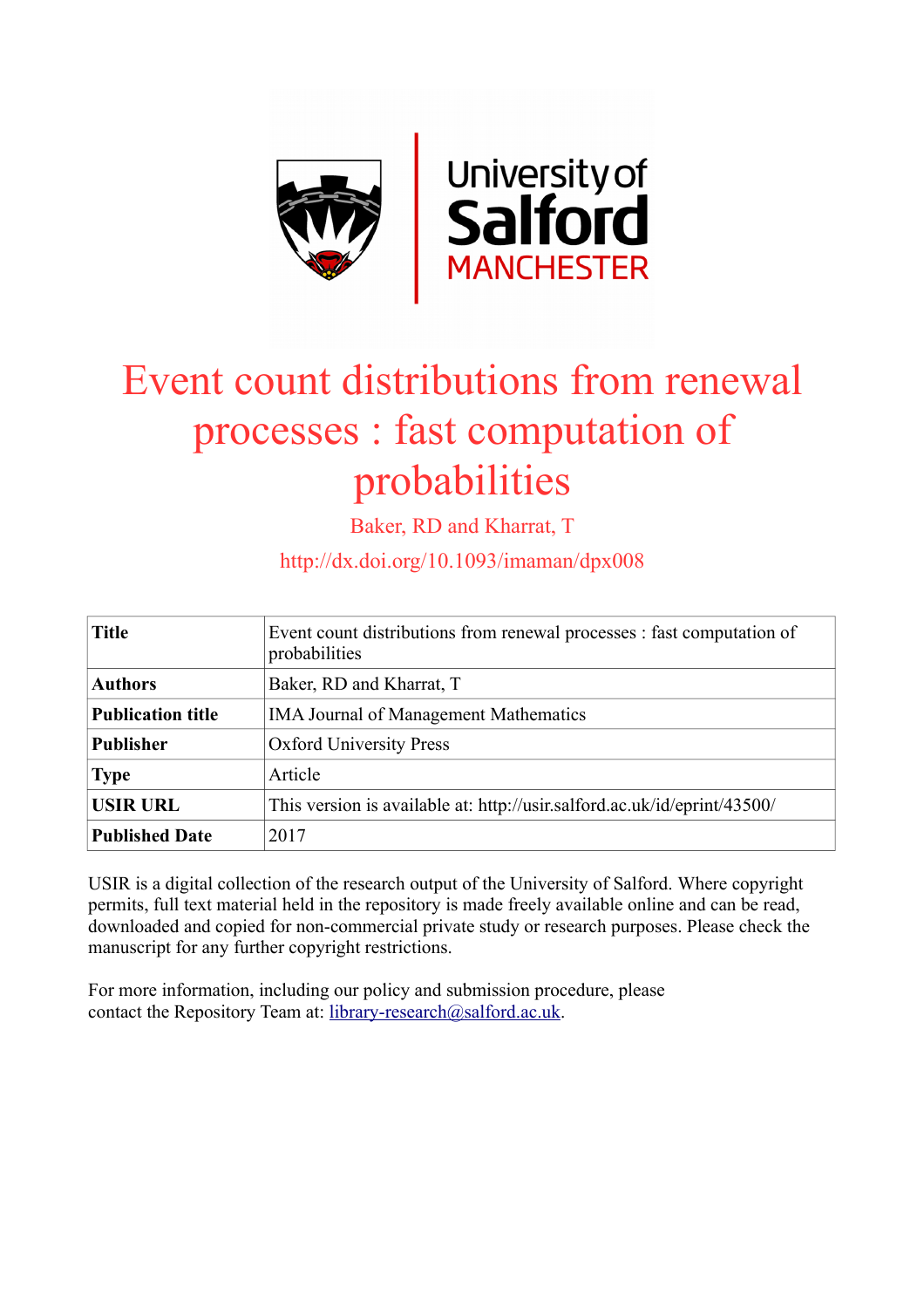# Event count distributions from renewal processes: fast computation of probabilities

Rose Baker<sup>1</sup> and Tarak Kharrat<sup>2</sup>

<sup>1</sup>Salford Business School, University of Salford, UK. r.d.baker@salford.ac.uk <sup>2</sup>Salford Business School, University of Salford, UK. tarak.kharrat@gmail.com

June 28, 2017

#### Abstract

Discrete distributions derived from renewal processes, i.e. distributions of the number of events by some time  $t$  are beginning to be used in management science, econometrics and health sciences. A new fast method is presented for computation of the probabilities for these distributions. This will enable practitioners in management science to exploit this rich class of models.

We calculate the count probabilities by repeatedly convolving the discretized distribution, and then correct them using Richardson extrapolation. When just one probability is required, a second algorithm is described, an adaptation of De Pril's method, in which the computation time does not depend on the ordinality, so that even high-order probabilities can be rapidly found. Any survival distribution can be used to model the inter-arrival times, which gives models with great flexibility for modelling both underdispersed and overdispersed data. This work could pave the way for the routine use of these distributions as an additional tool for modelling event count data. An empirical example using fertility data illustrates the use of the method and has been fully implemented using an R (R Core Team, 2015) package Countr (Baker et al., 2016) developed by the authors and available from the Comprehensive R Archive Network (CRAN).

# Keywords

Renewal process; duration dependence; count data; convolution; Richardson extrapolation; hurdle model.

# 1 Introduction

#### 1.1 Modelling count variables

Modelling a count variable (the number of events occurring in a given time interval) is a common task in management science. The standard approach is to use the Poisson model, where  $Y | x \sim$ Poisson( $E(Y|x) = \exp(x' \gamma)$ ). Here Y is predicted given covariates with values x, using regression coefficients  $\gamma$ . There are of course many other models; see for example Winkelmann (2013) or Cameron and Trivedi (2013) for a review. The variance of the Poisson distribution equals its mean, and common departures from the Poisson distribution are overdispersion (variance greater than mean) or underdispersion (variance smaller than mean). Another common departure is an abnormal number of zero counts, dealt with by a hurdle model or a zero-inflated model.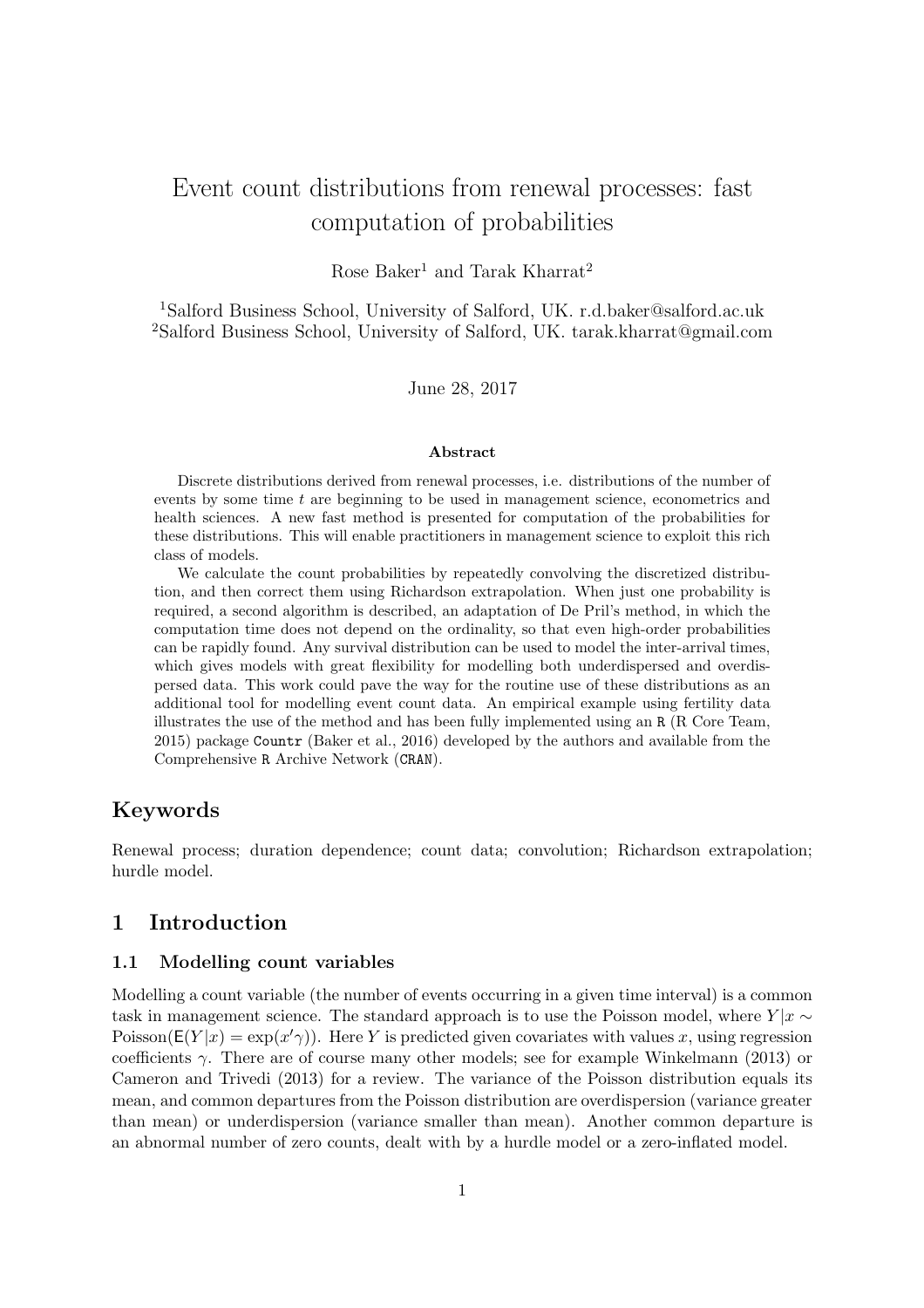The aim of this paper is to introduce and make available to the practitioner a rich class of models that should prove useful in modelling event counts. We have provided software to compute probabilities from these models, without which they would merely be of academic interest. We have produced fast algorithms and packaged them for easy use, so that the practitioner can focus on the problem at hand, and use these models without much worry about computation speed or accuracy. We do not claim that this method can outperform customised methods tailored to specific cases  $\frac{1}{1}$ , but rather that it is a fast general method.

An example is given later in the paper, where we fit a simple example of this class of models to a German fertility dataset. This shows off the ability of these models to cope with typical features of count data that cause it to depart from the Poisson distribution, underdispersion in this case.

The models we consider are derived from renewal processes. This is a class of stochastic processes that may be unfamiliar to many. Renewal processes find their main application in the field of maintenance and reliability, where the classic example of a renewal process is the series of replacements of a light bulb. Here the times to failure of the bulbs (the inter-arrival times) are independent and follow a common distribution, often taken as the Weibull distribution. In a modified or delayed renewal process, which we also need to consider, the time to first failure follows a different distribution from later inter-failure times.

#### 1.2 Management Science implications

Renewal processes themselves find application in several areas of management science, e.g. in reliability and maintenance (Marquez et al., 2015), in warranty (Gonzalez-Prida, 2015) and in inventory (Larsen et al., 2008). However, count data (which can be derived from them) are ubiquitous in management science, and indeed in many other fields such as medicine. Some random examples are: in finance, numbers of takeover bids, numbers of defaults and numbers of unpaid instalments. In insurance, numbers of accident or other claims. In maintenance and reliability, number of failures of equipment. A firm may also record the number of patents awarded, the number of innovations, or the number of staff suggestions. In short, management requires the collection of data, and often interesting events are cumulated into intervals, giving rise to count data that must be analysed. A new class of models that can cope with the vagaries of count data is therefore very relevant.

#### 1.3 The Poisson model

We now describe in more detail the Poisson model and its connection to renewal processes, the type of count model generalizing the Poisson model that renewal processes can provide, and previous work by others on computing count probabilities of this type.

The Poisson distribution for the number of events that have occurred by some time t follows from a Poisson process, which is a renewal process where the inter-arrival times are exponentially distributed. The Poisson model restricts the (conditional) variance to be equal to the (conditional) mean. This situation is rarely observed in real life data.

This limitation of the Poisson model results from the memorylessness property of the exponential distribution. This property states that the probability of having an arrival during the next  $(t, t + \Delta t)$  time period (where  $t > 0$  and  $\Delta t > 0$ ) is independent of when the last arrival occurred. In many situations, this assumption is not realistic and the history of the process can be informative about future occurrences. For example, someone who consulted the doctor many times recently is more likely to have a higher number of doctor visits in the future (they are

<sup>&</sup>lt;sup>1</sup>i.e. specific inter-arrival time distributions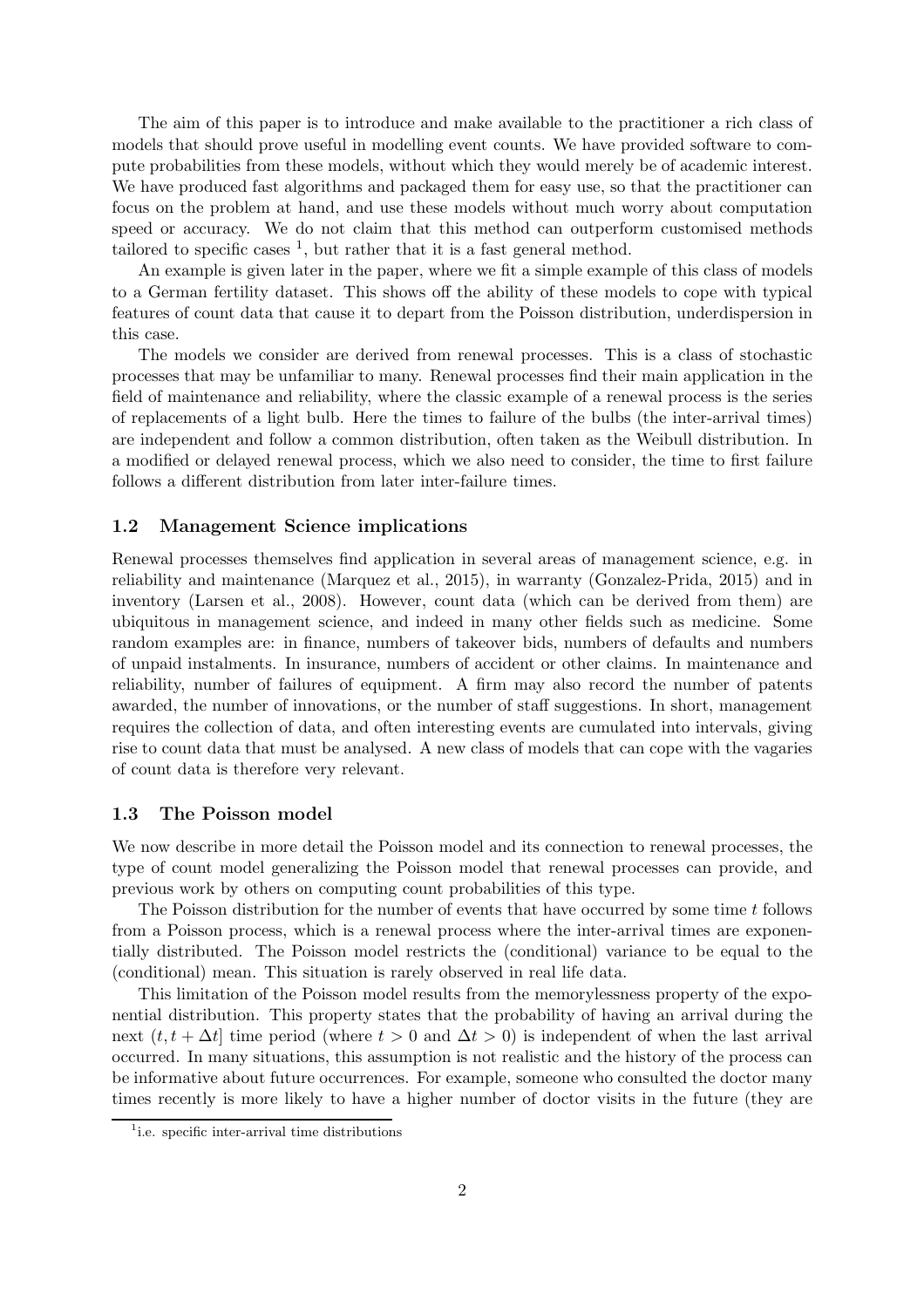probably ill) than someone who did not. This is usually dealt with using the negative binomial model, where overdispersion is accommodated by making the hazard of a series of visits of an individual a random variable from a gamma distribution.

#### 1.4 Generalizing the Poisson model

The distribution of  $N(t)$ , the number of renewal events by some time t offers an alternative to the Poisson model that preserves the connection between the count model and the timing process, but allows a more general event count distribution. Inter-arrival times between events are still assumed to be independent and identically distributed but the constant hazard function arising from an exponential distribution is replaced by a nonconstant hazard function. These type of models display *duration dependence* where negative duration dependence is obtained by a decreasing hazard function (of time) and positive duration dependence by an increasing hazard function. This gives a more flexible count distribution, and in particular, allows it to be overdispersed or underdispersed. A very good example in the marketing context was given in McShane et al. (2008), and these models have also been used in sport analytics (Boshnakov et al., 2017).

In a modified or delayed renewal process, the time to the first event has a different distribution from the subsequent inter-arrival periods. This can arise in the context of reliability, where for example a component may initially not be new; this example is given in Cox (1962). Another example is where replacement components are sourced differently than the one initially supplied. Modified renewal processes give rise to more flexible count models than ordinary renewal processes. If the hazard function of the initial distribution is small, the time to first failure will tend to be greater than subsequent inter-failure times. The count distribution will then have a higher probability of a zero count than before. With higher initial failure hazard, one can obtain count distributions with fewer zeros; thus this class of distributions is flexible enough to analyse data with an abnormal number of zero events. Hurdle models (see e.g. Mullahy (1986) for an account of hurdle models) are widely used for modelling when there is an excess of zero counts, and a modified renewal process can be thought of as a type of hurdle model

In the simplest hurdle model, we have a Bernoulli trial, followed by a zero-truncated Poisson distribution for the number of events. Greene (2011, chapter 25) comments apropos of hurdle models that it is difficult to test whether the hurdle is really there or not ('regime splitting' is occurring), as the hurdle model cannot reduce to the Poisson model and so give a nested model. However, modelling with a modified renewal process, we have to test only that the scale of the hazard function for the first event is equal to that for the later events, when the hurdle model reduces to a regular model. This can be done with a chi-squared test derived from the log-likelihood function. Also, tests for under or overdispersion are difficult with hurdle models, where the excess of zeros anyway induces overdispersion. With the modified Weibull process, a test for under or overdispersion even given a hurdle can be carried out by using a chi-squared test based on the log-likelihood to test whether the shape parameter  $\beta$  departs from unity. Renewal processes thus give rise to a rich and tractable class of models, but the slowness or unavailability of methods of computing the probabilities has so far largely prohibited their use.

Winkelmann (1995) was the first to comment on the usefulness of renewal process models and derived a count model based on gamma distributed inter-arrival times. The choice of the gamma distribution was justified by computational necessity. In fact, the reproductive property of the gamma distribution, that sums of independent gamma distributions are gamma distributed, leads to a simple form for the derived gamma count probability.

The remainder of this paper is laid out as follows. We start by reviewing the possible computation methods in Section 2. Section 3 discusses the situation when all probabilities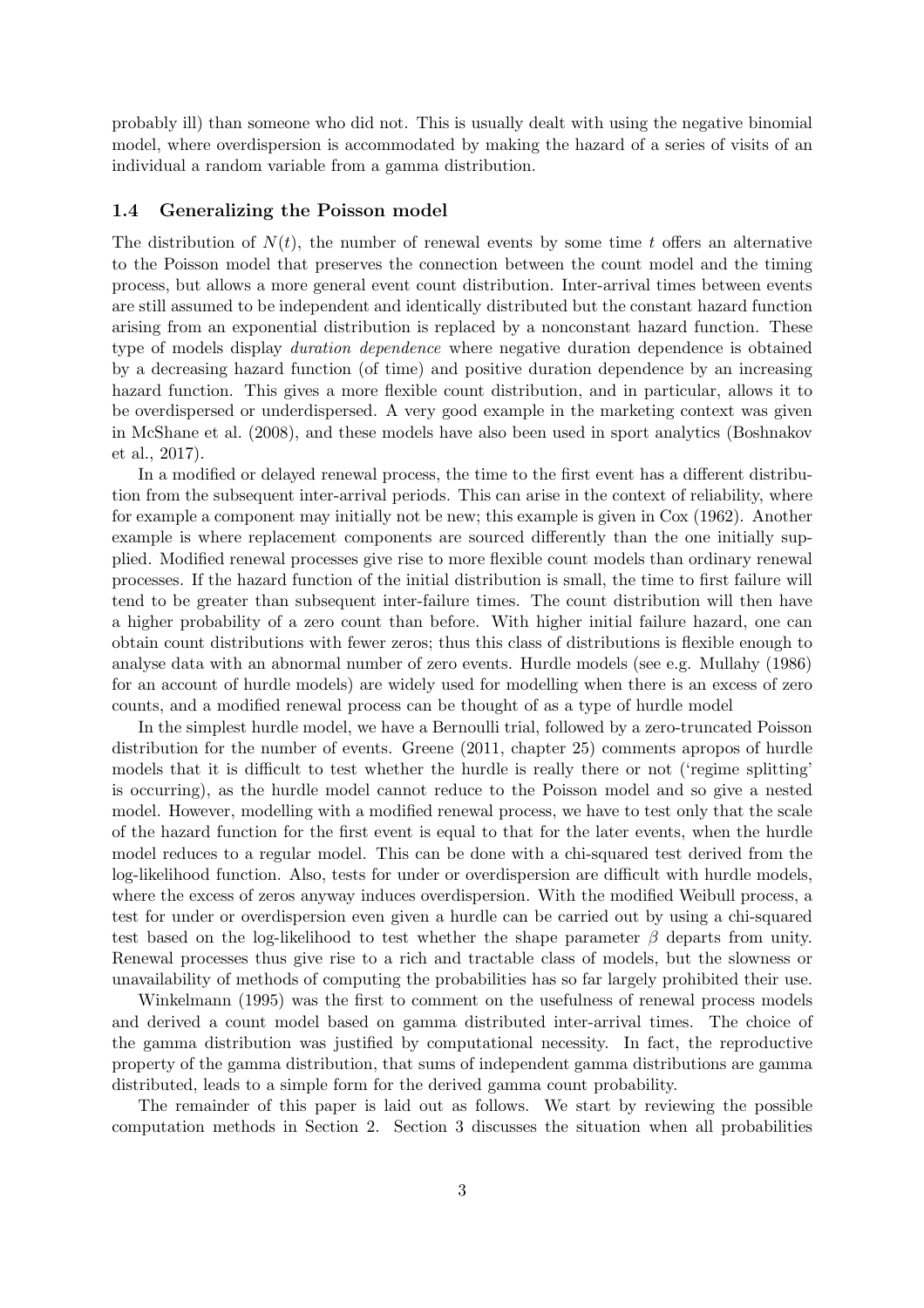up to the mth are required. An alternative method is described in Section 4 when only the mth probability is of interest, in which case a faster computation can be done. Improvement by Richardson extrapolation is developed in Section 5. Section 6 contains a discussion on the generalisations to other survival distributions. In Section 7, we re-analyse the same data used in Winkelmann (1995) and compare a sequence of nested models starting with the basic Poisson regression. Using this approach allows us to highlight which features of the model are most critical to describe the data at hand. Future work and concluding remarks can be found in Section 8.

# 2 Possible computation methods for renewal processes

In this section, we review the possible methods for computing the count probabilities for other survival distributions besides the gamma. Lomnicki (1966) gave a method for computing a count model with Weibull inter-arrival times, based on an expansion of the exponential function into powers of t and also into Poissonian functions. McShane et al. (2008) used the expansion into powers of t to evaluate the discrete distribution probabilities and fit an underdispersed dataset (the one used in Winkelmann (1995) and fitted here). The same approach has been used in Jose and Abraham (2011) and Jose and Abraham (2013) to derived a counting process with Mittag-Leffler and Gumbel inter-arrival times respectively.

An expansion of the negative exponential is slow to converge. We found that this method can be improved by using techniques such as the Euler and van-Wijngaarden transformations (Press et al., 2007, Chapter 5), which are designed to speed up convergence of alternating-sign series. Nevertheless, convergence is not guaranteed for probabilities of large numbers of events and is not efficient if a high degree of accuracy is needed.

Throughout this paper we will use the Weibull distribution as our main example to illustrate the methodology, which can be applied more generally. The survival function  $P_0(t)$ , which is the probability of zero events by time t, is given by  $P_0(t) = \exp(-(\alpha t)^{\beta})$ . This distribution allows both overdispersion ( $\beta$  < 1) and underdispersion ( $\beta$  > 1), and yields the Poisson distribution when  $\beta = 1$ . Before we develop our methodology to derive flexible count models based on renewal processes, we first summarise the obvious available computational techniques that can be used. They are:

- expand out the exponential, using series transformations to speed up convergence. This is specific to the Weibull renewal process, but could be developed for others;
- use (smart) Monte-Carlo simulation to generate renewal times up to time t and read off the number of events  $N(t)$ ;
- use Laplace transforms, compute the survival distribution generating function, convert to the transform of the required probability, and invert the transform (e.g. Chaudhry et al.  $(2013)$ ;
- similarly, use the fast Fourier transform (FFT) which is often used for doing convolutions;
- evaluate the required probabilities directly as convolution integrals by discretizing the problem. This approach is the more attractive because De Pril (1985) presented a recursive algorithm for computing the probabilities for the sum of  $m$  discrete random variables. without computing the intermediate probabilities.

The Monte-Carlo method is very easy to program, and useful for checking results of other methods. However, it cannot deliver high accuracy. It can be made 'smarter' by methods such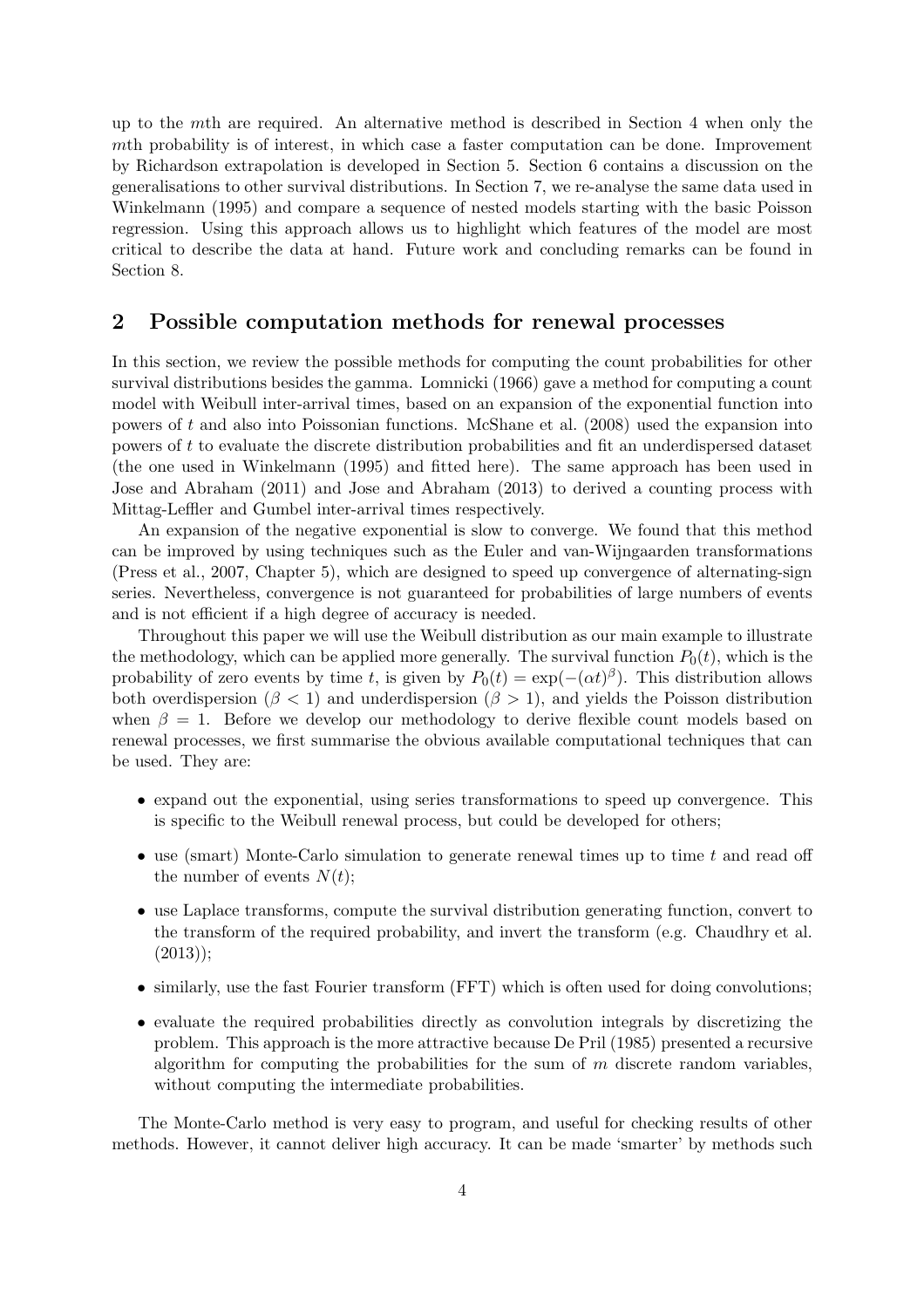as use of control variates, antithetic variation, or importance sampling, but one really needs to resort to Monte-Carlo simulation only for multidimensional integrals. For univariate integrals evaluation by conventional quadrature methods is quicker and more accurate.

Convolution can be done directly, or via taking the Laplace or Fourier transform of the probability density function (pdf) of the survival distribution and inverting the result. The drawback of directly doing convolutions is that the time goes as  $N^2$ , where N is the number of points into which the probability is discretized. However, using Richardson extrapolation, N does not need to be very large, and so the advantage of transform methods largely disappears. The other advantage of transforms, that one can go straight to computation of the mth probability, is removed by the availability of the De Pril (1985) method. It is perhaps also worth noting that a quick look at transform methods throws up difficulties. For example, the non-periodicity of the survival pdf gives an error in the computed convolution. We have therefore used the direct method, for which the size of errors is most easily considered; transform methods undoubtedly have potential but are not explored further here.

This paper focuses on the use of the discretized convolution method. To increase accuracy, Richardson extrapolation is used. The use of the trapezoidal rule, together with Richardson extrapolation, is the basis of the well-known Romberg method of integration. Our approach is broadly similar. The methodology described here could be applied (at least in outline) to any survival distribution, and hence is more general. The first part of our methodology, the discretized convolution, can indeed be applied to any distribution. The details of the second (extrapolation) step depend on the order of the error, and so will be specific to a distribution, or to a class of distributions.

#### 3 Computation of probabilities by convolution

Before discussing the convolution method and how it can be used to compute count probabilities, we recall the general framework used to build up the connection between the count model and inter-arrival timing process. Let  $X_k, k \in \mathbf{N}$  be a sequence of *waiting times* between the  $(k-1)$ th and the kth event. The arrival time of the mth event is :

$$
a_m = \sum_{k=1}^m X_k
$$
,  $m = 1, 2, ...$ 

Denote by  $N_t$  the total number of events in [0, t). If t is fixed,  $N_t = N(t)$  is the count variable we wish to model. It follows that:

$$
N_t < m \Longleftrightarrow a_m > t
$$

Thus, if  $F_m$  is the distribution function of  $a_m$ , we have

$$
P(N_t < m) = P(a_m > t) = 1 - F_m(t),
$$

Furthermore,

$$
P(Nt = m) = P(Nt < m + 1) - P(Nt < m)
$$
  
= F<sub>m</sub>(t) - F<sub>m+1</sub>(t)  
= P<sub>m</sub>(t) (1)

Equation (1) is the fundamental relationship between the count variable and the timing process. If the  $X_k$  are iid with common density  $f(x)$ , the process is called a *renewal process* (See Feller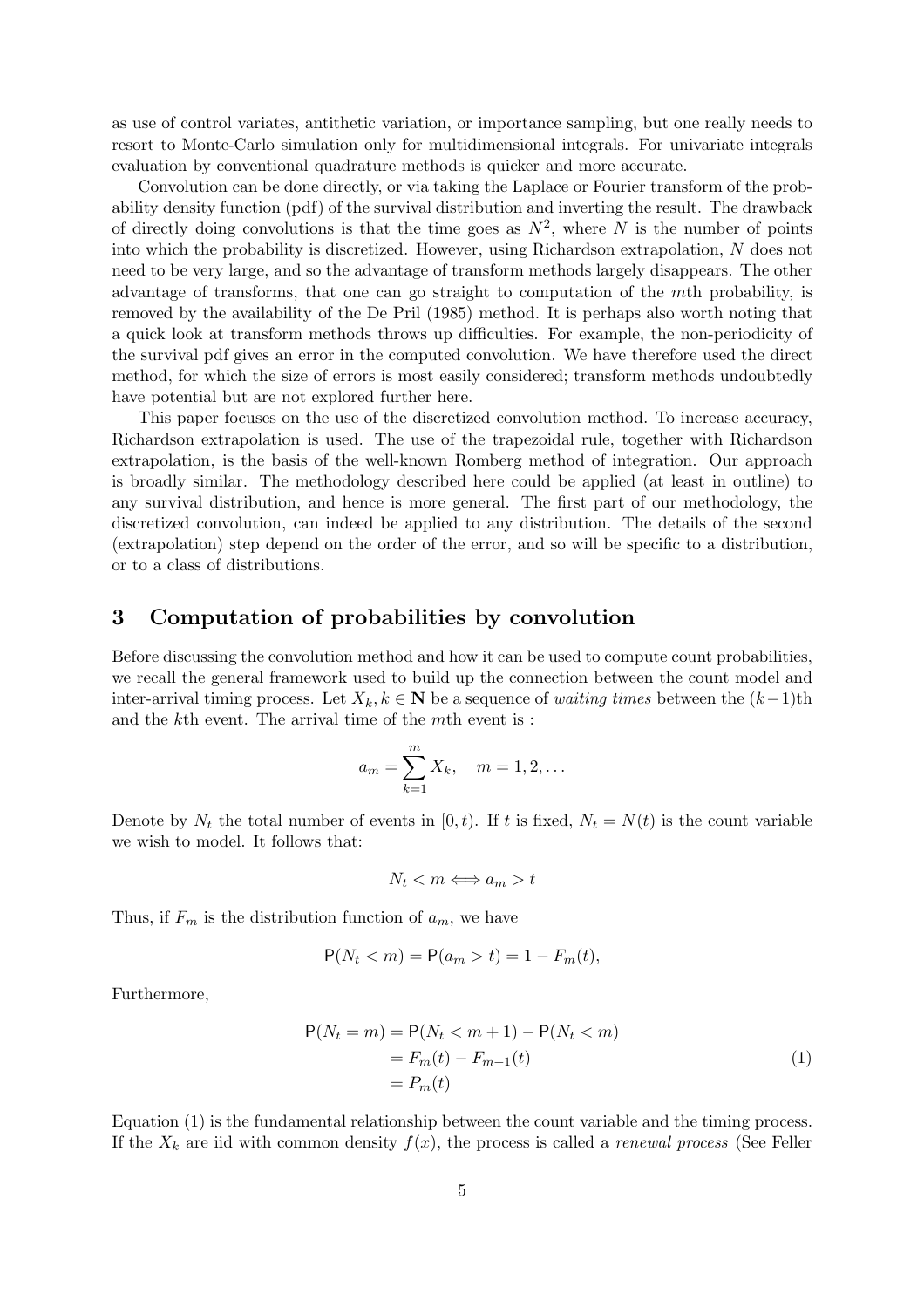(1970) for a formal definition). In this case, Equation (1) can be extended to obtain the following recursive relationship:

$$
P_{m+1}(t) = \int_0^t F_m(t-u) dF(u) - \int_0^t F_{m+1}(t-u) dF(u)
$$
  
= 
$$
\int_0^t P_m(t-u) dF(u),
$$
 (2)

where we have that  $P_0(u) = S(u) = 1 - F(u)$ , sometimes denoted the survival function. Equation (2) can be understood intuitively: the probability of exactly  $m + 1$  events occurring by time t is the probability that the first event occurs at time  $0 \le u \le t$ , and that exactly m events occur in the remaining time interval, integrated over all times u. Evaluating this integral,  $P_1(t)\cdots P_m(t)$  can be generated in turn.

This is an attractive method of generating the required probabilities, because the integrand is positive, so there are no subtractions to increase rounding error. To compute the integral, we use a method similar to the extended or composite midpoint rule (e.g. Press et al. (2007, section  $4.1.4$ ). We have:

$$
\int_0^{Nh} f(x) dx = h \sum_{j=1}^N f\{(j - 1/2)h\} + O(h^2),
$$

where there are N steps with stepsize h, and  $Nh = t$ . This is an open rule, i.e. it does not require evaluating  $f$  at the limits of the integral. Thus

$$
\int_{(j-1)h}^{jh} g(u) dF(u) = \int_{(j-1)h}^{jh} g(u) f(u) du \simeq g\{(j-1/2)h\} (F\{jh\} - F\{(j-1)h\}),
$$

where  $g(u) = P_m(t - u)$  for some m, and f is the pdf of the survival distribution. We make the choice of doing the integral of the pdf  $f(u)$  analytically, so that

$$
f((j-1/2)h) \simeq (F\{jh\} - F\{(j-1)h\})/h, \tag{3}
$$

because this is simple for the Weibull distribution (and eventually other distributions) and increases accuracy to  $O(h^{1+\beta})$ .

The basic procedure is implemented in getAllProbsUtil\_cpp() function in the Countr package (Baker et al., 2016). It generates probabilities  $P_0 \dots P_m$ . On exit, the P array (local) contains the probabilities  $P_0 \cdots P_m$ . This code sets up q (local) to contain  $P_0$  at the midpoints  $h/2 \cdots (N-1/2)h$ , sets up the  $F\{jh\} - F\{(j-1)h\}$  array, and carries out the convolutions. The array  $q[$  ] initially contains  $P_0$ , and this is overwritten to contain  $P_1$  etc.

A crucial step is the shifting of the probabilities  $q[k]$  left by  $h/2$ . This is necessary because g must be used at the midpoint of each step, and the integral computes g at the end of the step. With this correction, the result is  $O(h^2)$  when  $\beta \geq 1$ , and  $O(h^{\beta+1})$  for  $\beta < 1$ , as shown in appendix B. The algorithm uses  $2N$  evaluations of the (Weibull) survival function (which is expensive) and then does  $(m-1)N(N+3)/2 + N$  multiplications. Clearly, computing time increases as  $N^2$  for large N.

## 4 Computing one probability: adaptation of De Pril's method

The method presented above computes all probabilities up to the mth, which is slow if we need only the mth probability. It can be improved so that computing time is  $O(\ln(m)N^2)$  instead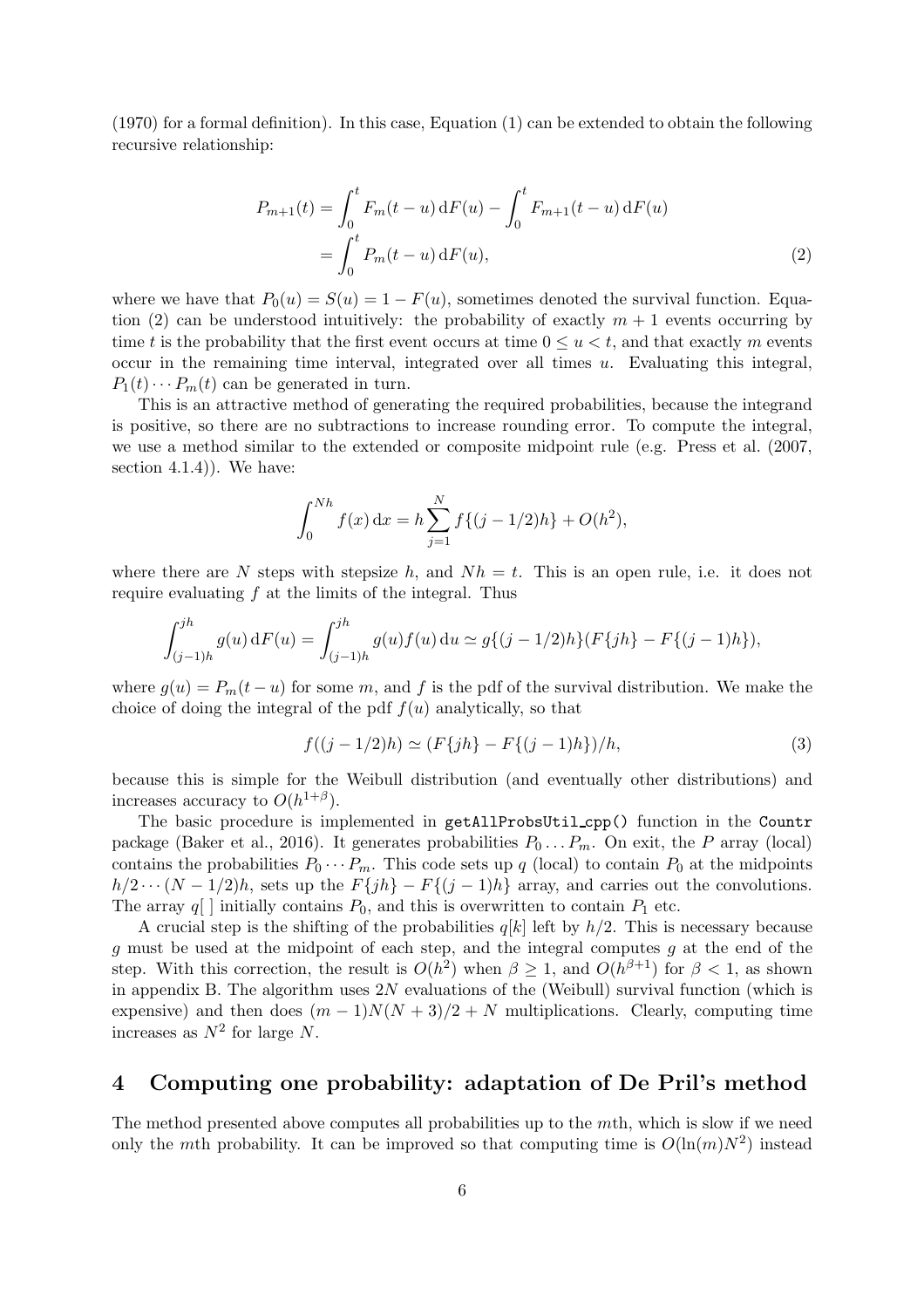of  $O(mN^2)$ , using the addition chain method. This is essentially an adaptation of a method that is used by compilers for fast computation of integer powers of a variable with the minimum number of multiplications. The details are in Appendix A . This method, which we also call the 'na¨ıve method' is useful for timing comparisons, but our main interest is in the De Pril method, which can compute the mth probability in  $O(N^2)$  operations.

De Pril (1985) gave a method for computing the m-fold convolution of a discrete distribution. He found that the idea dated back a long way, being first used in other applications than probability before 1956. We refer the reader to De Pril's paper for two derivations of this amazing algorithm and its history, and simply present it here: let  $q_i$  be the value of probability density function of the survival distribution evaluated at points  $t_i \geq 0$  where  $q_0 > 0$ . Then the probability of m events is  $f_N^{(m)}$  $N^{(m)}$ , the *m*-fold convolution of *q*, given by

$$
f_0^{(m)} = q_0^m,
$$

and for  $N > 0$  by the recursion

$$
f_N^{(m)} = q_0^{-1} \sum_{j=1}^N \left(\frac{(m+1)j}{N} - 1\right) f_{N-j}^{(m)} q_j. \tag{4}
$$

This algorithm when applied to our case requires three arrays: one to hold the survival function, one for the probability mass  $q$ , and one work array to hold  $f$ .

To apply this method to continuous distributions like the Weibull, we first discretized the distribution, so that  $q_j = F((j + 1)h) - F(jh)$ . The probability mass  $f_0^{(m)}$  $\binom{0}{0}$  has contributions from the m random variables all taking the value zero, up to them all taking the value  $h - \epsilon$ . We should therefore estimate the mean as  $mh/2$  rather than zero, so an approximation to the continuous case is that all probability masses such as the Nth should be taken as pertaining to time  $(N+m/2)h$ . To apply this continuity correction, we do not need to copy the  $f_N^{(m)}$  $\mathbb{R}^{(m)}$  into different array locations, but simply to reduce the time interval in the survival function in (8). Finally, for even  $m$ , the latest probability mass occurs exactly at time  $t$ , and so we take only half of this probability mass. With these two crucial modifications, the method yields the same accuracy as the earlier methods, and Richardson extrapolation can be applied as before. The results are very similar to the addition-chain method, but are usually slightly more accurate, and computation is of course faster. An unexpected additional gain is that for even  $m$ , the survival function is not required at half-integer values of  $h$ , so saving time on these computations. It had been feared that the presence of the minus sign in the recursion (4) would degrade accuracy, but running the program in quadruple precision gave identical results, so that is not a problem.

Sometimes data are censored, and we only know that at least m events have occurred. This probability  $P_{\geq m}$  is then needed for likelihood-based inference. For the direct method (Section 3), one would compute  $P_{\geq m} = 1 - \sum_{i=0}^{m-1} P_i(t)$ , but for this method, which delivers  $f_m(u)$ , we compute  $P_{\geq m} = \int_0^t f_m(u) \, du$ ; the routine supplied in the R package Countr returns this. This is an advantage of this and the addition chain method, because small probabilities obtained by differencing are subject to large errors.

The next section describes how Richardson extrapolation can be used to improve the accuracy, without necessitating a large value of N and consequent slow computation.

## 5 Improvement by Richardson extrapolation

In Romberg integration, the trapezoidal rule is used to generate approximations of error  $O(h^2)$ , and Richardson extrapolation is used to progressively remove errors of order  $h^2$ ,  $h^4$  etc. Clearly,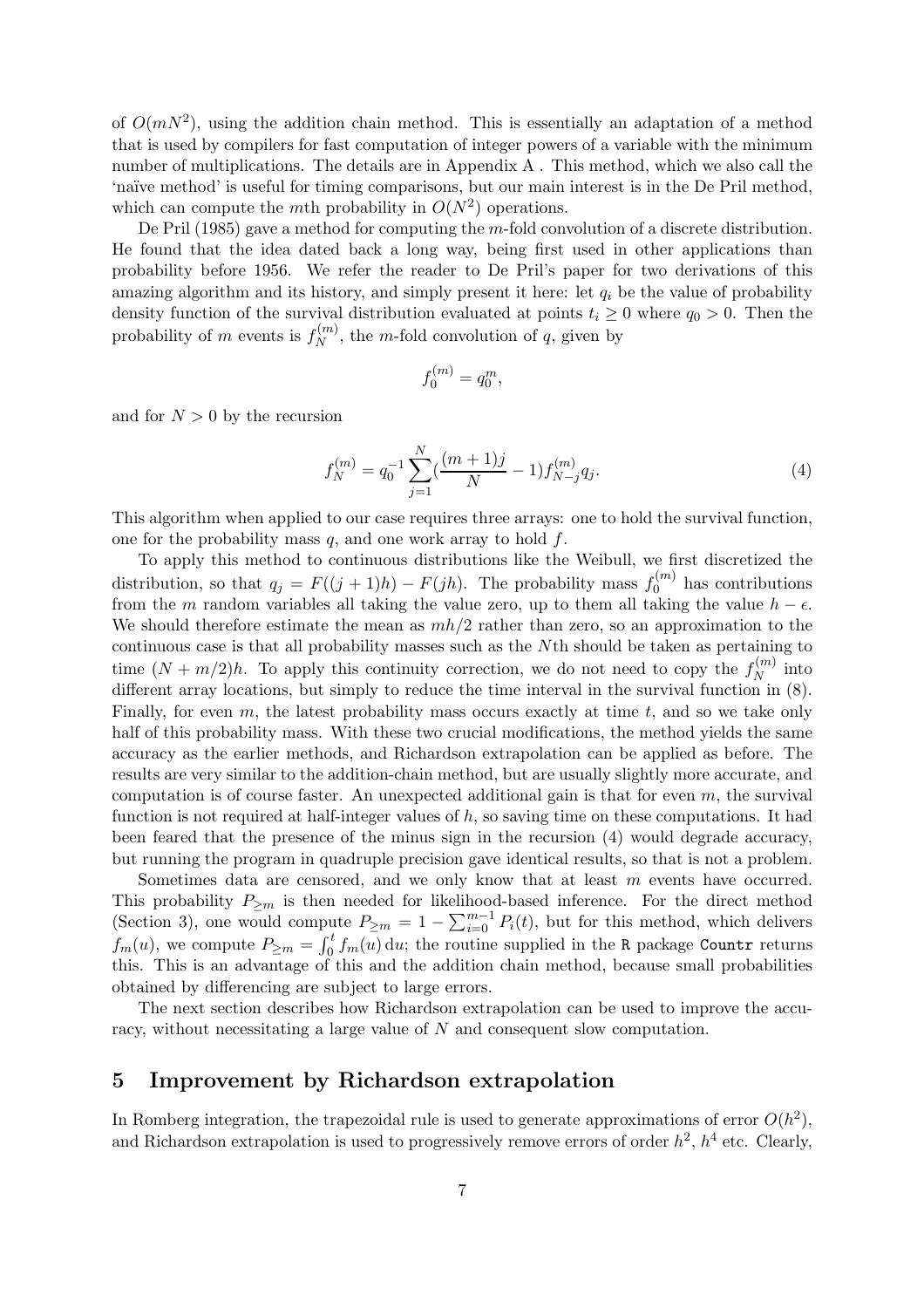if an estimate  $S_1 = S + \gamma h^{\delta}$  and  $S_2 = S + \gamma (h/2)^{\delta}$ , where  $S_1$  and  $S_2$  are the approximations with  $N$  and  $2N$  steps respectively and  $S$  is the true value, we can remove the error and estimate S as

$$
S_3 = (2^{\delta} S_2 - S_1)/(2^{\delta} - 1). \tag{5}
$$

Subsequently, higher-order errors can be removed in the same way until the required accuracy is attained. Romberg integration can also be done with the extended-midpoint rule (e.g. Press et al. (2007)).

The situation for convolutions is less straightforward, but a satisfactory solution can be found, and the details are given in Appendix B. We now study the proportional errors of probabilities, because these are what determine the error in the in the log-likelihood. Figure 1 shows absolute proportional errors  $\delta p/p$  for the first 15 probabilities with  $\beta = 1.1$ , for the naïve computation, after applying a Richardson extrapolation for error  $h^{1+\beta}$ , and after applying the second transformation to remove error  $O(h^2)$ . It can be seen that the errors reduce substantially. Figure 2 shows the estimated power of h of the error, derived by applying (13), with  $\beta = 1.2$ . It can be seen that this is initially around 2 (because  $1 + \beta > 2$ ), and increases to 2.2, then to 3-4 after the second extrapolation. Figure 3 shows the 3 errors for  $\beta = 0.6$ .



Figure 1: Proportional errors in probabilities for the naïve computation and the two Richardson corrections. Here  $\alpha = 1, t = 1, \beta = 1.1$ .

Here again the extrapolations progressively reduce error. Figure 4 shows the estimated powers of  $h$  for the errors, where now the curves get higher after each extrapolation. Here the initial power is about 1.6, because  $1 + \beta < 2$ . It then increases to 2, and after applying the second extrapolation, to around 2.6. Finally, Figure 5 shows that the extrapolation works even for a low  $\beta = 0.3$ .

#### 6 Generalisations

The methodology applies with no change (except the function that provides the survival function) to some generalisations of the Weibull distribution. Thus making the scale  $\alpha^{\beta}$  a gamma random variate leads to the Burr type XII distribution with survival function

$$
S(t) = \frac{1}{(1 + (\alpha t)^{\beta})^{\nu}},\tag{6}
$$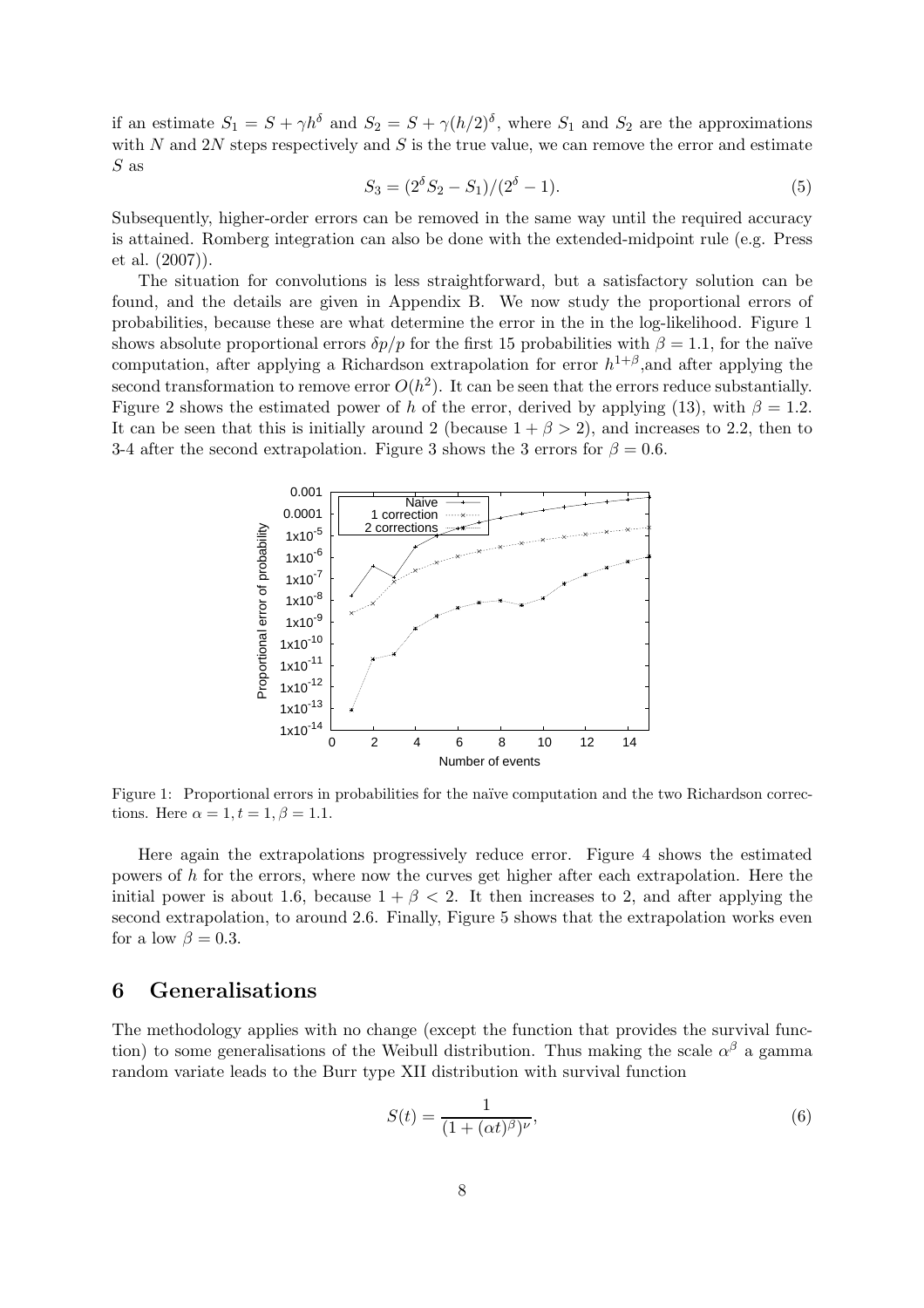

Figure 2: Powers of stepsize h for error in probabilities for the naïve computation and the two Richardson corrections. Here  $\alpha = 1, t = 1, \beta = 1.2$ .



Figure 3: Proportional errors in probabilities for the naïve computation and the two Richardson corrections. Here  $\alpha = 1, t = 1, \beta = 0.6$ .

where  $\nu > 0$ . Here  $\alpha$  is the scale parameter and  $\beta$  and  $\nu$  are the shape parameters. When  $\beta = 1$  reduces to the Lomax distribution (a shifted Pareto distribution). When  $\nu = 1$  this is the log-logistic distribution, and as  $\nu \to \infty$  we regain the Weibull distribution. This distribution addresses the problem of heterogeneity of the hazard function, and is called the heterogeneous Weibull distribution by McShane et al. (2008, Section 3.1, page 374).

The algorithm described can also cope with many of the Weibull-based distributions described in Lai (2014). It also copes with the gamma distribution, where a function for the gamma survival function is needed. Here of course, an analytic solution is available. Another interesting distribution that could be used with the convolution method is the generalised gamma first introduced by Stacy (1962). This distribution includes the Weibull, gamma and log-normal as special cases. Prentice (1974) proposed an alternative parametrisation which is preferred for computation. In the Prentice (1974) parametrisation, the distribution has three parameters  $(\mu, \sigma, q)$ , and its survival function is given by: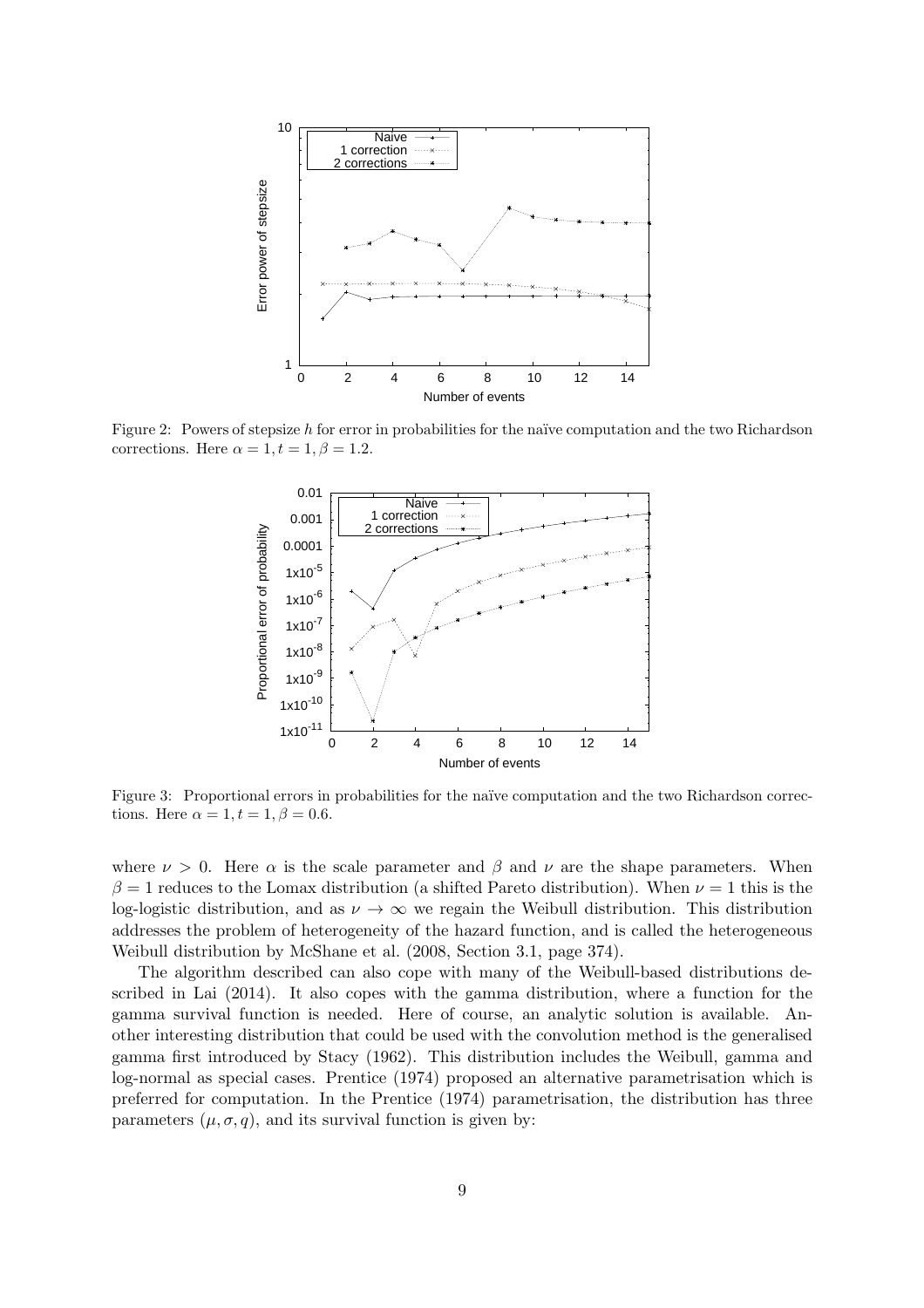

Figure 4: Powers of stepsize h for error in probabilities for the naïve computation and the two Richardson corrections. Here  $\alpha = 1, t = 1, \beta = 0.6$ .



Figure 5: Proportional errors in probabilities for the naïve computation and the two Richardson corrections. Here  $\alpha = 1, t = 1, \beta = 0.3$ .

$$
S(t) = \begin{cases} 1 - I(\gamma, u) & \text{if } q > 0 \\ 1 - \Phi(z) & \text{if } q = 0 \end{cases}
$$

where  $I(\gamma, u) = \int_0^u x^{\gamma - 1} \exp(-x) / \Gamma(\gamma)$  is the regularised incomplete gamma function (the gamma distribution function with shape  $\gamma$  and scale 1),  $\Phi$  is the standard normal distribution function,  $u = \gamma \exp(|q|z)$ ,  $z = (\log(t) - \mu)/\sigma$ , and  $\gamma = 1/q^2$ .

More generally, the convolution step can be applied to any survival distribution. The Richardson improvement of Section 5 requires one to study the first step error to derive a relevant extrapolation. Nevertheless, this extrapolation can be skipped if one is willing to opt for a 'finer' convolution (and hence inevitably longer computation times).

As mentioned in the introduction, the method can also be applied to a modified or delayed renewal process, where the time to the first event follows a different distribution, with pdf  $f_0(x)$ . This is useful for modelling distributions where the percentage of zero events is abnormal, and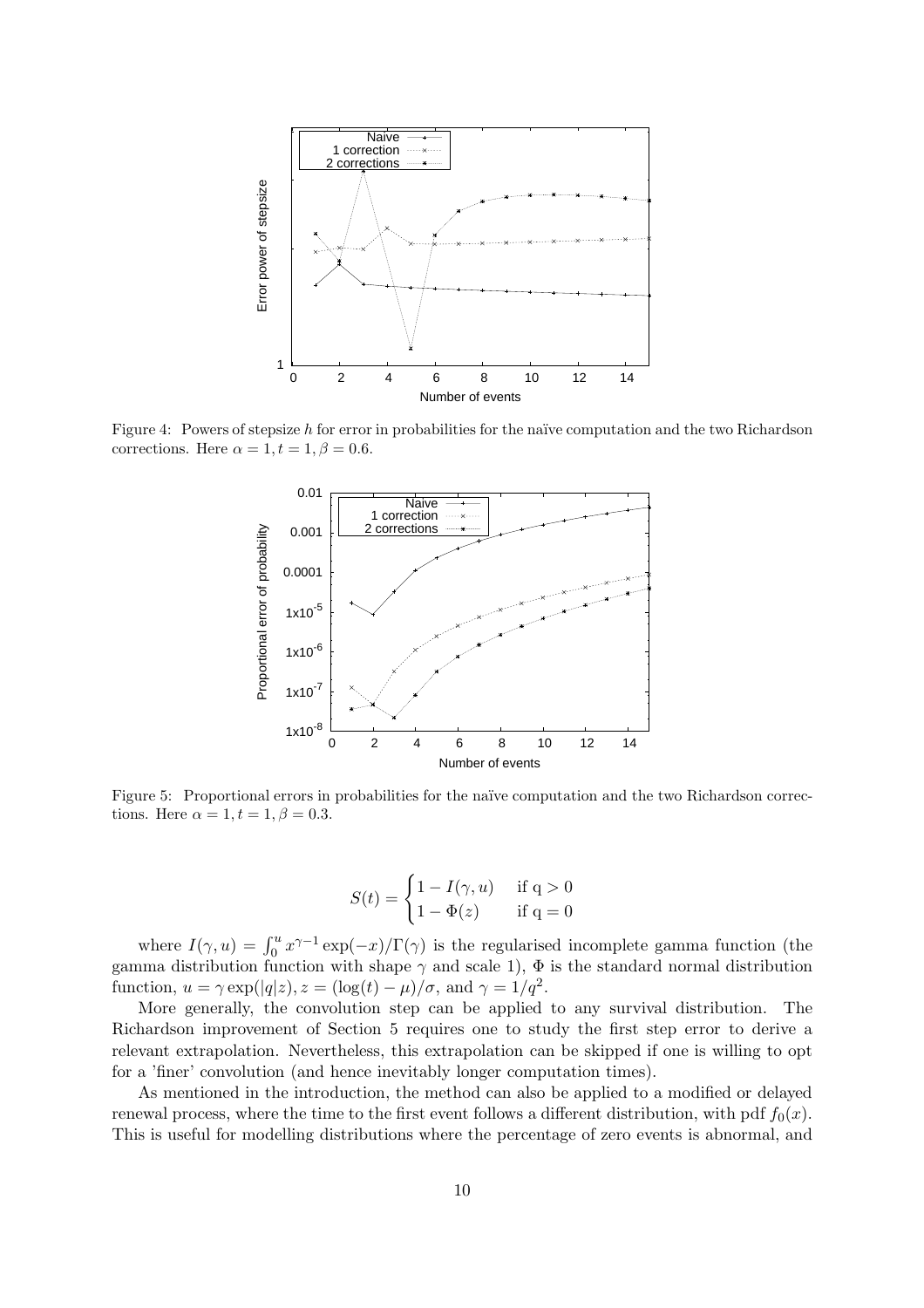one uses zero-inflated and hurdle models. When both distributions are exponential, we obtain the 'burnt fingers' distribution of Greenwood and Yule (Johnson et al., 2005). For the general case, it is straightforward to tweak the code for finding single probabilities. The algorithm is:

- 1. if m is 0, return the survival function derived from  $f_0$ ;
- 2. if m is 1, convolve  $f_0$  with  $P_0$  using  $(8)$ ;
- 3. for higher m, find  $f_{m-1}(u)$  using the previous code, then convolve this with  $f_0$  and finally apply (8).

Note that the convolution method can be readily extended to allow modified renewal processes, whereas series-expansion methods cannot.

The R code available at the time of writing (Baker et al., 2016) allows Weibull, gamma, generalised gamma and Burr distributions to be used, plus user-defined distributions. It also includes an 'experimental' version that allows modified (delayed) renewal processes, and of course one can regress on covariates.

# 7 Estimation and testing

#### 7.1 Data

To illustrate the different algorithms described earlier as well as methods previously suggested in the literature, we use a data set for completed fertility. Completed fertility refers to the total number of children born to a woman who has completed childbearing. The data set considered is the same as the one analysed by Winkelmann (1995) and McShane et al. (2008) and consists of a sample of  $n = 1243$  women over 44 in 1985. A more detailed description can be found in Winkelmann (1995). We selected this data set for two main reasons. First, the previous references inspired this research and will be used as a benchmark for our new approach. It was essential to be able to produce results in agreement with previous conclusions and hence re-analysing the same data made sense. Second, this data set is slightly underdispersed (sample variance 2.3 versus the sample mean 2.4) and hence allows us to highlight the flexibility of the new approach compared to the simple Poisson-negative binomial methods. A more precise description of the data is presented in Figure 6 and Table 1. The range of the data is quite

| Children                                                           | $\mathbf{0}$ | 1 2 3                                              |  |  | 4 5 6 7 8 | 9 | 10 11 |  |
|--------------------------------------------------------------------|--------------|----------------------------------------------------|--|--|-----------|---|-------|--|
| Frequency 76 239 483 228 118 44 30 10 8 3 3 1                      |              |                                                    |  |  |           |   |       |  |
| Percent                                                            |              | 6.1 19.2 38.9 18.3 9.5 3.5 2.4 0.8 0.6 0.2 0.2 0.1 |  |  |           |   |       |  |
| Poisson fitted 9.2 21.9 26.2 20.8 12.4 5.9 2.3 0.8 0.2 0.1 0.0 0.0 |              |                                                    |  |  |           |   |       |  |

Table 1: Number of children in the German fertility dataset.

narrow, with more than 95% of the observations in the range 0-5 and the highest count being 11 in both cases. The data set shows a pronounced mode at 2 children, a number seen as ideal by many families.

#### 7.2 Comparing performance of different methods

In this section, we compare the performance of the various methods using the German fertility data and a univariate Weibull count model, intercept-only. We computed the model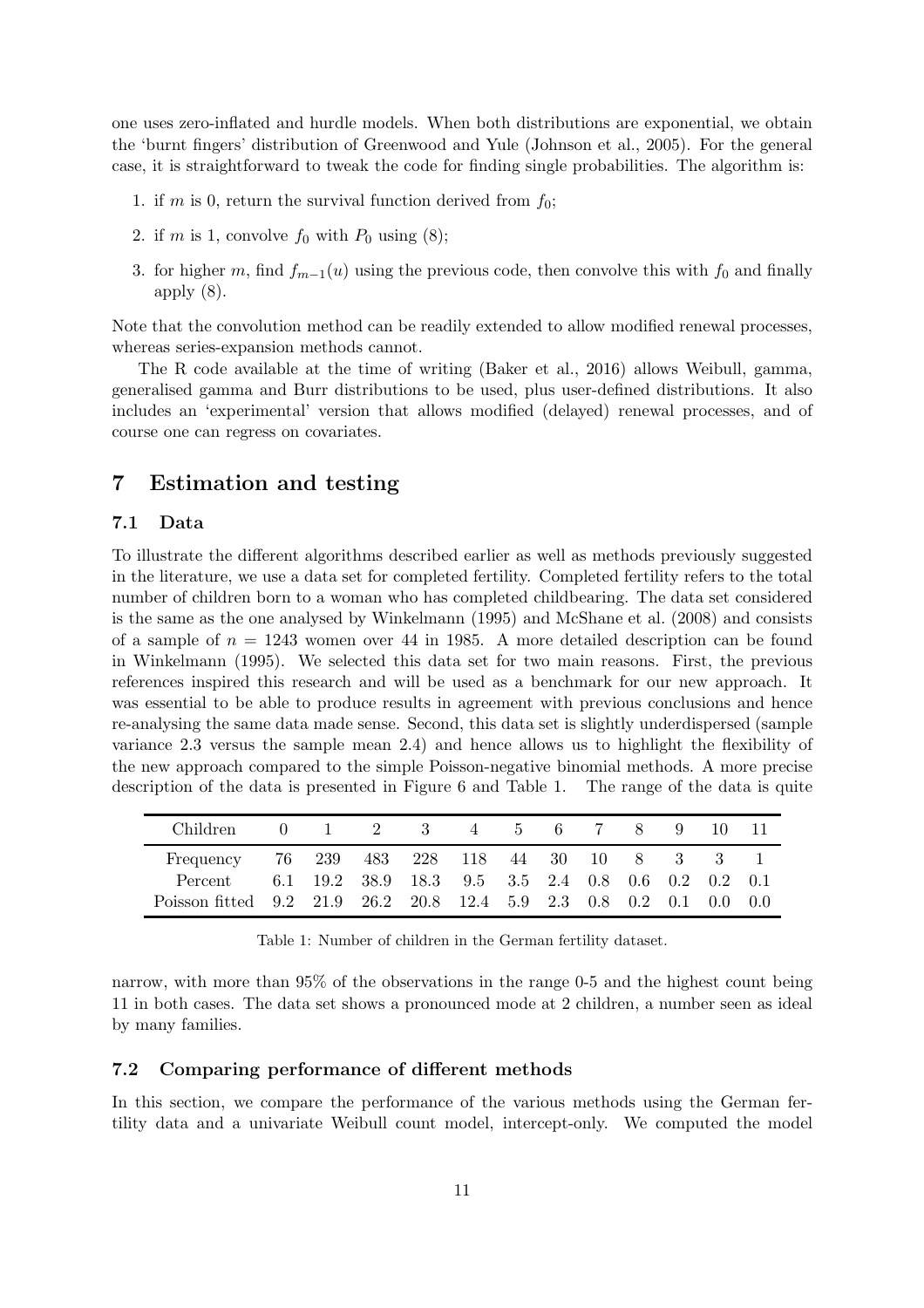

Figure 6: Frequency distribution of the number of children born to a woman who has completed childbearing in Germany  $(n = 1243)$ 

log-likelihood by a very long convolution (20,000 steps as before), and proportional errors computed taking this as correct after Richardson extrapolation. For each method, we achieved the minimum number of computations to reach an precision (error) of at least 10<sup>-8</sup>. The computation was repeated 1000 times and execution times measured using routines from the R package rbenchmark. The experience was conducted on a 2.6 GHz intel Core i7 computer and results are collected in Table 2. Table 2 suggests that the series expansion methods are almost twice as fast

| method                               |      | relative elapsed (in seconds) |
|--------------------------------------|------|-------------------------------|
| Series expansion                     | 1.09 | 21.74                         |
| Accelerated series expansion         | 1.00 | 19.86                         |
| Direct convolution                   | 8.76 | 173.98                        |
| Direct conv. with extrapolation      | 1.82 | 36.09                         |
| Naïve convolution                    | 7.57 | 150.30                        |
| Naïve convolution with extrapolation | 1.93 | 38.29                         |
| De Pril convolution                  | 5.73 | 113.72                        |
| De Pril conv. with extrapolation     | 1.93 | 38.40                         |

Table 2: Performance measure of the different computation methods available for the Weibull count (German fertility data). The series expansion is as described in McShane et al. (2008) programmed in vectorised form, and the series expansion method was also accelerated by the Euler and van-Wijngaarden transformations. The direct convolution algorithm is as described in Section 3 and the naïve and De Pril methods are described in Section 4. Convolution methods are tested with and without Richardson extrapolation.

as the convolution methods and more than 5 times faster than convolutions without Richardson correction. Surprisingly, the De Pril method (with correction) performed slightly worse than the direct approach and similarly to the naïve approach. The reason is that this method needed slightly more steps to reach the desired accuracy.  $2$  However, the De Pril method has been found to be slightly more accurate than all other methods including series expansion for large

<sup>&</sup>lt;sup>2</sup>When extrapolation was applied, the De Pril approach needed 36 steps when the other methods required only 24. If no extrapolation was applied, all methods used 132 steps. In this case, the De Pril method was found to be faster (32 % faster than the naïve approach and 53% faster compared to the direct approach.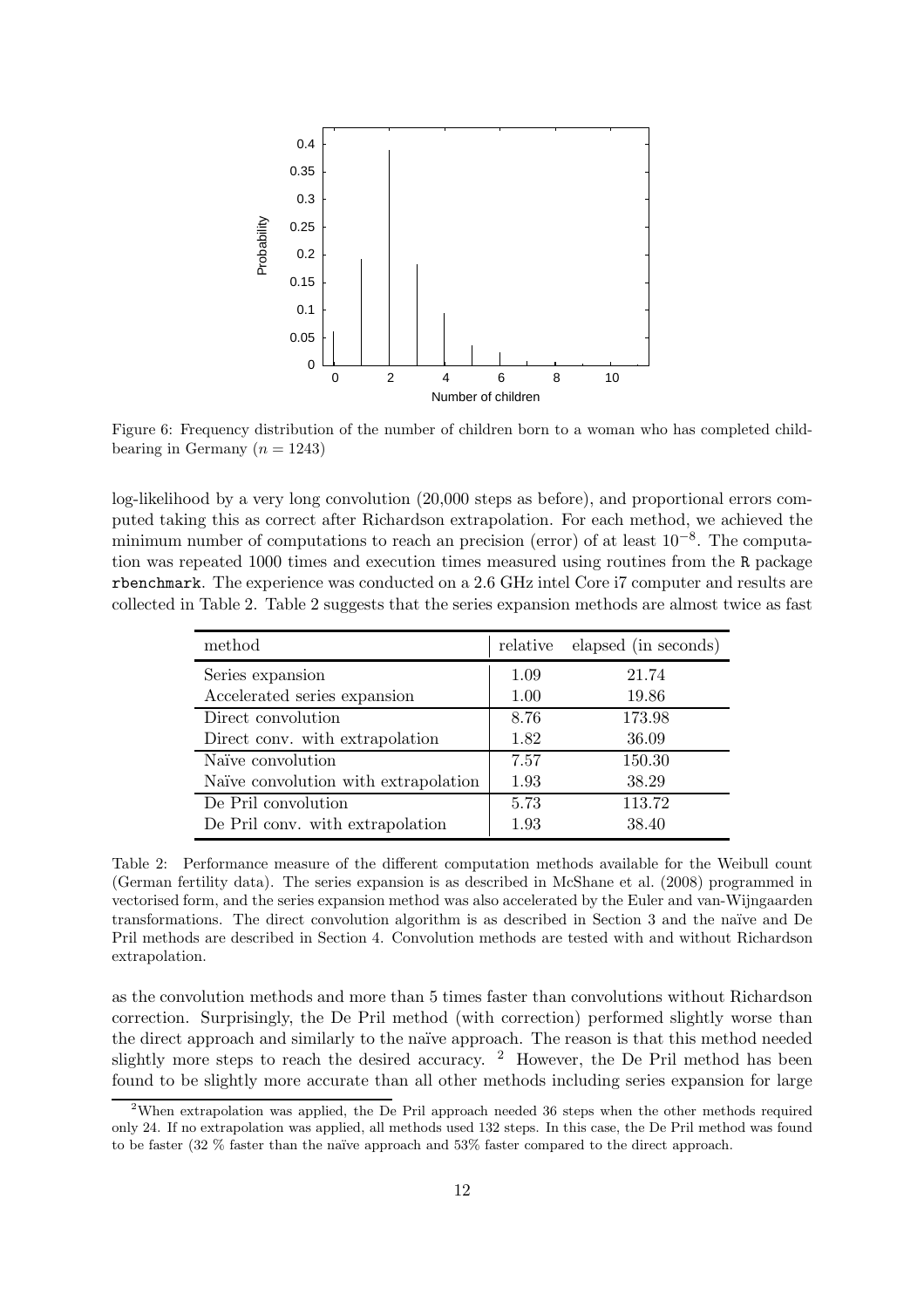counts (larger than 10). Given that the testing data set we use has a narrow range of (low) counts, the added value of the method was not seen.

In order to highlight the improvement introduced by the De Pril approach, we slightly modified the German fertility data set by 'artificially' adding some large counts. The results were more in accordance with what we expect. The De Pril approach was three times faster than the na¨ıve approach and more than four times faster than the direct approach.

Nevertheless, it was still slower than the series approach, the accelerated approach still being slightly faster than the vectorial approach. It is not surprising that a 'tailored' method such as the series expansion outperforms a generic method such the convolution method described in this paper. Nevertheless, computation times are comparable and the convolution approach has the advantage of being more much flexible as it allows any survival distribution, and can be adapted for modified renewal processes. One pays the price for this flexibility in slightly increased computation time.

#### 7.3 Univariate models

| presents values of model-choice criteria for the various models. First, we note from Table I that |                       |           |                       |           |                       |      |                       |      |  |
|---------------------------------------------------------------------------------------------------|-----------------------|-----------|-----------------------|-----------|-----------------------|------|-----------------------|------|--|
|                                                                                                   | Poisson               |           | Weibull               |           | Gamma                 |      | gen. Gamma            |      |  |
| Variable                                                                                          | Coef                  | <b>SE</b> | Coef                  | <b>SE</b> | Coef                  | SE   | Coef                  | SE   |  |
| scale                                                                                             | 2.38                  | 0.02      | 2.64                  | 0.03      | 0.35                  | 0.06 | 0.64                  | 0.09 |  |
| shape                                                                                             |                       |           | 1.12                  | 0.03      | 1.16                  | 0.06 | 1.93                  | 0.07 |  |
| shape2                                                                                            |                       |           |                       |           |                       |      | 2.29                  | 0.38 |  |
| log-likelihood                                                                                    | $-2186.78$            |           | $-2180.36$            |           | $-2182.53$            |      | $-2167.18$            |      |  |
| AIC                                                                                               | 4375.55               |           | 4364.71               |           | 4369.06               |      | 4340.37               |      |  |
| <b>BIC</b>                                                                                        | 4380.68               |           | 4374.97               |           | 4379.31               |      | 4355.74               |      |  |
| $\chi^2$                                                                                          | 126.16                |           | 111.79                |           | 115.53                |      | 87.29                 |      |  |
| df                                                                                                | 6                     |           | 5                     |           | 5                     |      | 4                     |      |  |
| p-value                                                                                           | $8.2 \times 10^{-25}$ |           | $1.7 \times 10^{-22}$ |           | $2.7 \times 10^{-23}$ |      | $4.9 \times 10^{-18}$ |      |  |

The first family of models considered is an intercept-only (no individual covariates) version of several renewal processes with different distributions for the inter-arrival times. Table 3 presents values of model-choice criteria for the various models. First, we note from Table 1 that

Table 3: German fertility data: Model choice criteria for the various models.

the Poisson model over-fits the zero count and under-fits the peak at 2.

The log-likelihood values reported in Table 3 show best fit by the generalised gamma, which is clearly preferred according to AIC and BIC. Significant improvements are confirmed by likelihood ratio tests over Poisson  $(-2LR = 39.2)$  and gamma  $(-2LR = 30.7)$  at any conventional level of significance. The result is similar for the Weibull process model  $(-2LR = 26.3)$  compared with Poisson. It is also worth mentioning here that the chi-squared goodness of fit test rejects the null hypothesis (that the empirical data comes from the claimed distribution) at any conventional level of significance for the four models suggesting that these simple models (with no covariates) fail to capture the data generating process. A closer investigation of the table of observed and expected frequencies tells us that all models under-estimate the peak at 2 children. Nevertheless, as mentioned earlier, it made sense to analyse this dataset in order to be able to validate and compare the results to what have been suggested in the literature.

One can also note that the log-likelihood value presented in Table 3 computed with the convolution method is identical to the one in Winkelmann (1995, Table 1) and McShane et al.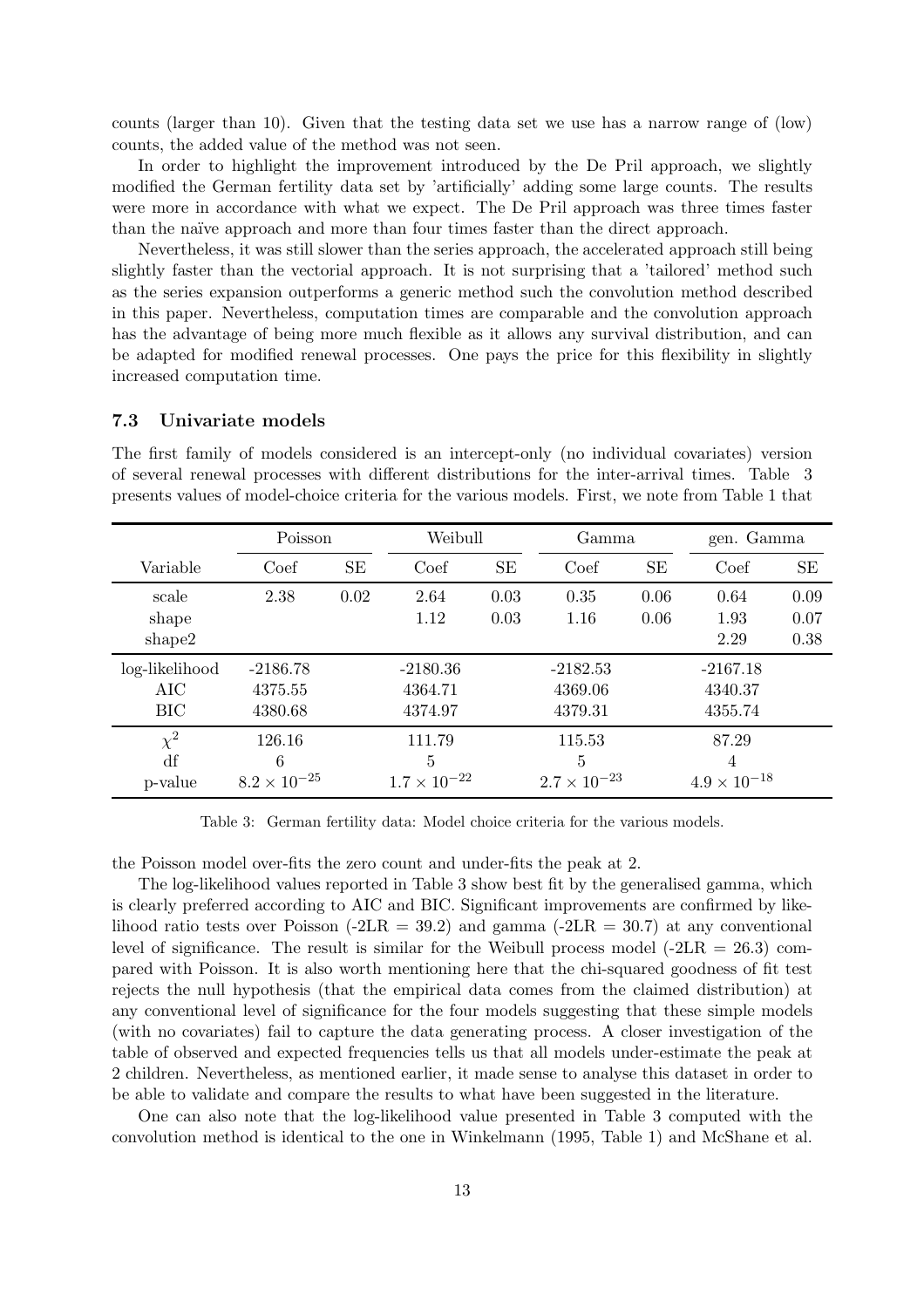(2008, Table 1), thus validating the accuracy of our computation. The standard errors are obtained from numerical computation of the Hessian matrix at the fitted value of the parameters.

#### 7.4 Regression models using renewal processes

We turn now to the analysis of the model with individual covariates. The explanatory variables available are the woman's general education (given by the number of years of school), nationality (a dummy, either German or not), university access (yes or no), rural or urban dwelling, religion (a categorical variable with levels Catholic, Protestant, and Muslim, with others being the reference group), year of birth and the year of marriage). Results are collected in Table 4.

|                     | Poisson   |       | Weibull   |       | Gamma     |           | gen. Gamma |       |
|---------------------|-----------|-------|-----------|-------|-----------|-----------|------------|-------|
| Variable            | Coef      | SЕ    | Coef      | SЕ    | Coef      | <b>SE</b> | Coef       | SE    |
| scale               | 3.150     | 0.302 | 4.044     | 0.315 | 0.211     | 0.252     | $-1.087$   | 0.252 |
| German              | $-0.200$  | 0.072 | $-0.223$  | 0.072 | $-0.190$  | 0.059     | $-0.190$   | 0.059 |
| Years of schooling  | 0.034     | 0.032 | 0.039     | 0.033 | 0.032     | 0.027     | 0.032      | 0.026 |
| Vocational training | $-0.153$  | 0.044 | $-0.173$  | 0.044 | $-0.144$  | 0.036     | $-0.144$   | 0.036 |
| University          | $-0.155$  | 0.159 | $-0.181$  | 0.160 | $-0.146$  | 0.130     | $-0.146$   | 0.129 |
| Catholic            | 0.218     | 0.071 | 0.242     | 0.070 | 0.206     | 0.058     | 0.206      | 0.058 |
| Protestant          | 0.113     | 0.076 | 0.123     | 0.076 | 0.107     | 0.062     | 0.107      | 0.062 |
| Muslim              | 0.548     | 0.085 | 0.639     | 0.087 | 0.523     | 0.070     | 0.523      | 0.069 |
| Rural               | 0.059     | 0.038 | 0.068     | 0.038 | 0.055     | 0.031     | 0.055      | 0.031 |
| Year of birth       | 0.002     | 0.002 | 0.002     | 0.002 | 0.002     | 0.002     | 0.002      | 0.002 |
| Age at marriage     | $-0.030$  | 0.007 | $-0.034$  | 0.006 | $-0.029$  | 0.005     | $-0.029$   | 0.005 |
| shape               |           |       | 1.236     | 0.034 | 1.439     | 0.071     | 2.211      | 0.031 |
| shape2              |           |       |           |       |           |           | 1.121      | 0.169 |
| log-likelihood      | $-2101.8$ |       | $-2077.0$ |       | $-2078.2$ |           | $-2076.7$  |       |
| AIC                 | 4225.6    |       | 4178.0    |       | 4180.5    |           | 4179.6     |       |
| BIC                 | 4281.980  |       | 4240      |       | 4242      |           | 4246.2     |       |

Table 4: Regression model results for German fertility data

One can also note here that the values of the log-likelihood are in accordance with the previously mentioned literature. The value of the coefficients are not exactly identical but are within the same confidence region. The generalised gamma distribution still provides the best likelihood, but with a higher AIC, so the Weibull model would be (slightly) preferred. One may conclude that the introduction of individual covariates improves the data description rather more than a more flexible hazard model (as introduced by the generalised gamma).

We would also like to mention here that we tried to reproduce the heterogeneous-Weibull (6) described in McShane et al. (2008, Table 2). We found similar results using the series expansion methods when we used 50 terms to expand the series but different results were obtained (with smaller log-likelihood values) when more terms were used. We think that the series expansion may need more then 50 terms to converge in the heterogeneous-Weibull case and hence the conclusion of McShane et al. (2008, Table 2) should be interpreted with care. Although the series expansion method works smoothly in the simple Weibull case (around 20 terms are usually enough to ensure convergence), for more complicated distributions more terms may be needed. On the other hand, due to the use of the gamma function, there is a limitation on the maximum number of terms that could be numerically computed. The convolution method described in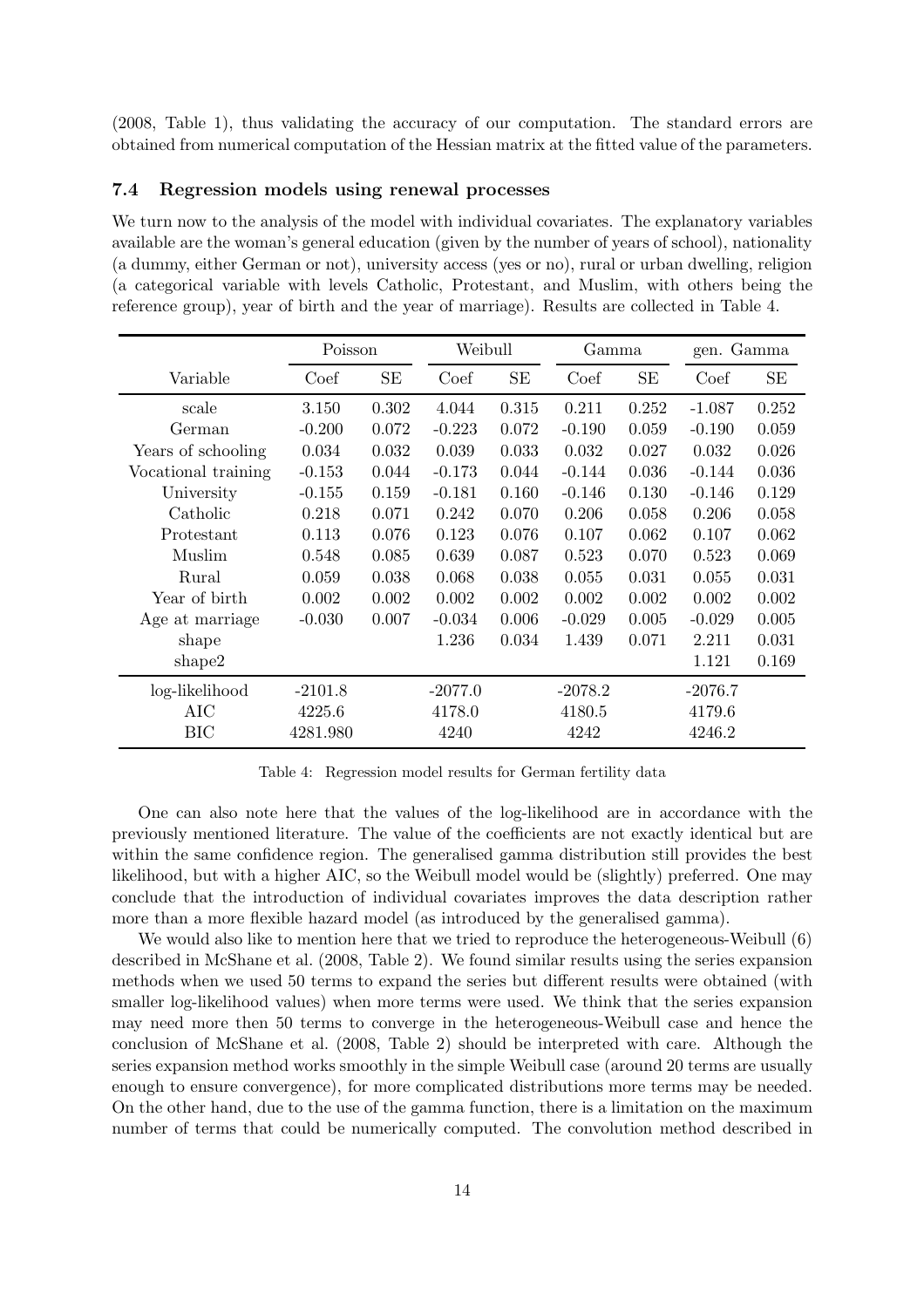this paper does not suffer from this limitation and hence can be seen as more robust as well as being more flexible.

# 8 Conclusions

A fast and flexible method is presented for computing the probabilities of discrete distributions derived from renewal and modified renewal processes. This should pave the way for more widespread use of this type of model in management science, and wherever count data needs to be modelled. Where the data arise from a stochastic process, such as football goals or hospital visits, the renewal model can have a strong basis in fact. It can however be applied to any count data, such as number of bacteria seen under a microscope, using the renewal framework purely as a mathematical device.

This class of models is we think tractable enough for use by practitioners. Computation of probabilities of numbers of events is essential for likelihood-based inference, and we have focused on this. Tests are often also needed, e.g. for under or overdispersion. If fitting a Weibull model, as the shape parameter  $\beta$  determines under or overdispersion, we simply need to test that  $\beta = 1$ . Computing the log-likelihood with  $\beta$  'floating' and fixed to unity, twice the increase in log-likelihood on floating  $\beta$  is asymptotically distributed as  $X^2[1]$ , a chi-squared with one degree of freedom. For small samples, one can find the distribution of this statistic under  $H_0$  more accurately by using the parametric bootstrap. We would thus claim that these distributions are tractable where it matters: computation of moments for example is difficult, but is not needed for inference. We would suggest that a Monte-Carlo simulation would be easy to program and fast enough for the modest accuracy required.

We have chosen to implement what seemed the most direct method of computing probabilities, after ruling out Monte-Carlo integration on the grounds that regular quadrature methods are better for one-dimensional integrals. The method given can be applied as it stands to a variety of generalisations of the Weibull distribution, and can be applied in outline to other survival distributions, such as the lognormal. The Countr R package that allows the Weibull, gamma and few other distributions is available from the CRAN archive. Details are given in the electronic companion to this paper.

This is an area where much further work could be done. There is a bewildering variety of possible approaches to computing the probabilities, and the successful use of Laplace or Fourier transforms is surely a possibility. However, the disadvantage of direct methods, that computation time goes as  $N^2$  for N steps, is much ameliorated by using Richardson extrapolation, so that  $N$  can be small. The Weibull distribution has a virtue for the direct convolution approach adopted here, in that the distribution function is easy to compute. However, it has the disadvantage for transform methods that the transform  $M(s)$  cannot be found analytically, but must be evaluated numerically for each value of s, where the transform is  $M(s) = \int_0^\infty \exp(-st) dF(t)$ . The present method, which already gives adequate performance, would be a useful benchmark for developers of more advanced methods to compare with. We conjecture that great improvements in speed are not possible, but hope to be proved wrong here.

Perhaps of greater interest than further speeding up computation is gaining experience with the expanded range of renewal-type models that can now be feasibly used. This includes modified renewal processes, where the time to the first event follows a different distribution to later events. This for example yields a natural class of hurdle models, where the first event is slow to happen, but later events follow more quickly. Conversely, this class includes distributions where there are very few occurrences of zero events. It will be interesting to see how useful practitioners find these new models.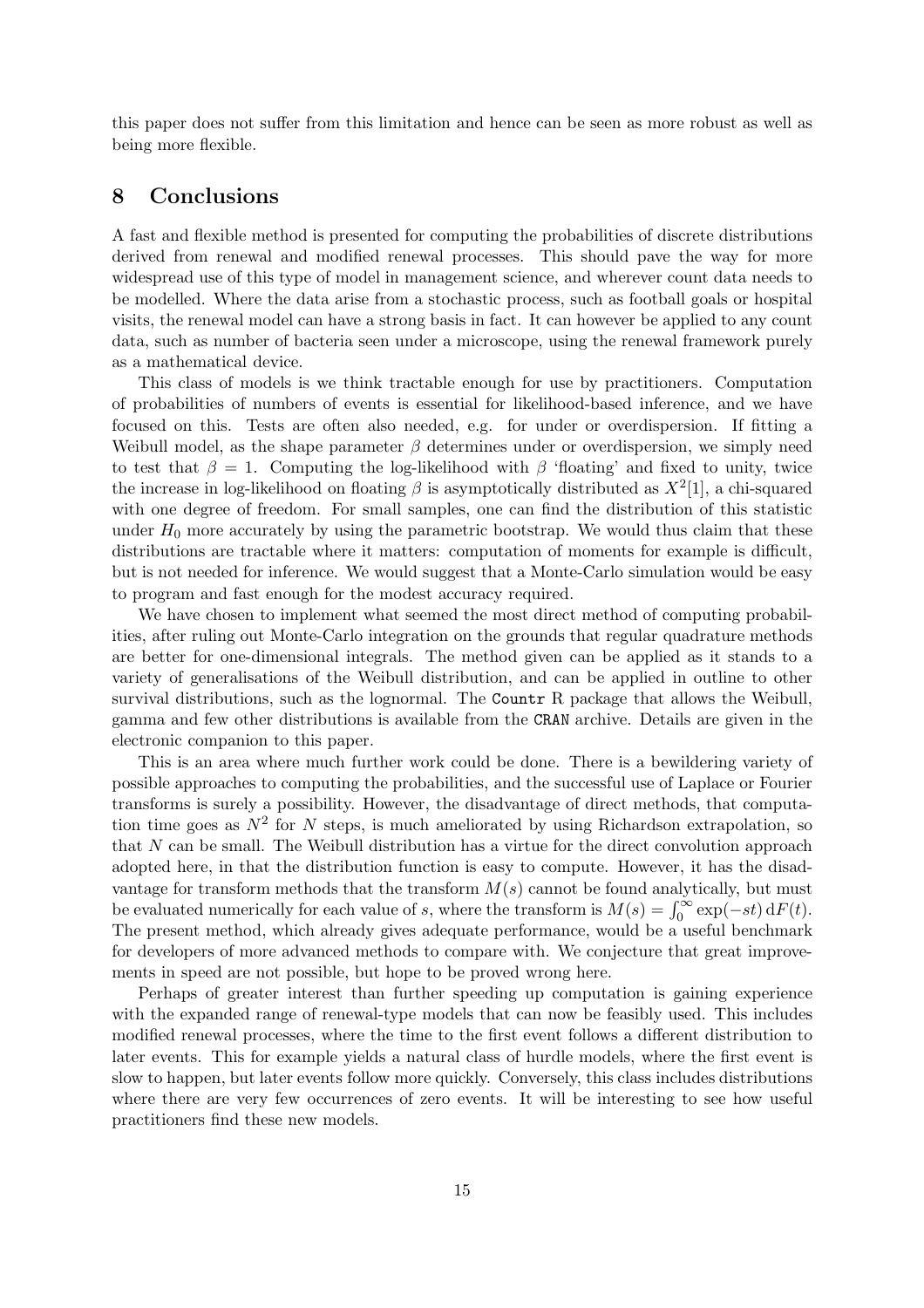# Appendices

## A Addition chain method for computing probabilities

The aim is to find the mth convolution of the pdf in as few convolutions as possible. The method works by convolving the pdf  $f_i$  of i events occurring, using

$$
f_{i+j}(t) = \int_0^t f_i(u) f_j(t-u) \, \mathrm{d}u \tag{7}
$$

and finally

$$
P_m(t) = \int_0^t f_m(u) P_0(t - u) \, \mathrm{d}u \tag{8}
$$

We need two work arrays: one (pdfn) for the *n*-th convolution of the pdf, initially set to  $pdfn[j] = (F((j-1)h) - F(jh))/h$ , an approximation to  $f_1$ , and repeatedly overwritten, the other, q, to hold what will become the final pdf as it is being updated. Two routines are needed to do the convolving: one for convolving the mth order pdf with itself, the other for convolving two pdfs of different order. The symmetry of the integrand means that only half the multiplications are required when doubling the order of the pdf.

To organise the calculation, we first find the binary decomposition of  $m$ . For example, with  $m = 21$ , we would have  $21 = 1 + 2^2 + 2^4$ . This can be translated into code as:

- set q to  $f_1$ ,
- apply (7) to obtain  $f_2$ ,
- then apply (7) to  $f_2$  to obtain  $f_4$ ,
- convolve q with  $f_4$  to obtain q as  $f_5$ ,
- apply (7)again to  $f_4$  to obtain  $f_8$  and  $f_{16}$ ,
- then convolve q with  $f_{16}$  to obtain  $f_{21}$ .
- Finally, apply (8) to obtain  $P_{21}(t)$ .

This has required 6 convolutions and one evaluation, instead of 20 convolutions and one evaluation.

The best case occurs when  $m = 2<sup>k</sup>$ , when k convolutions are needed, all order doublings. The worst case occurs when  $m = 2<sup>k</sup> - 1$ , when  $m = \sum_{j=0}^{k-1} 2<sup>j</sup>$ . Here all the pdfs  $f_1, f_2 \cdots f_{k-1}$ must be convolved, giving a total of  $2(k-1)$  convolutions. This is still  $O(\ln_2(m))$ .

# B Richardson extrapolation

This technique can substantially reduce the required number of steps N. To derive a useful extrapolation we start by considering the error of the extended midpoint approximation. The error  $E_j$  is given by

$$
E_j = \int_{(j-1)h}^{jh} g(u) dF(u) - g\{(j-1/2)h\}(F\{jh\} - F\{(j-1)h\}).
$$
\n(9)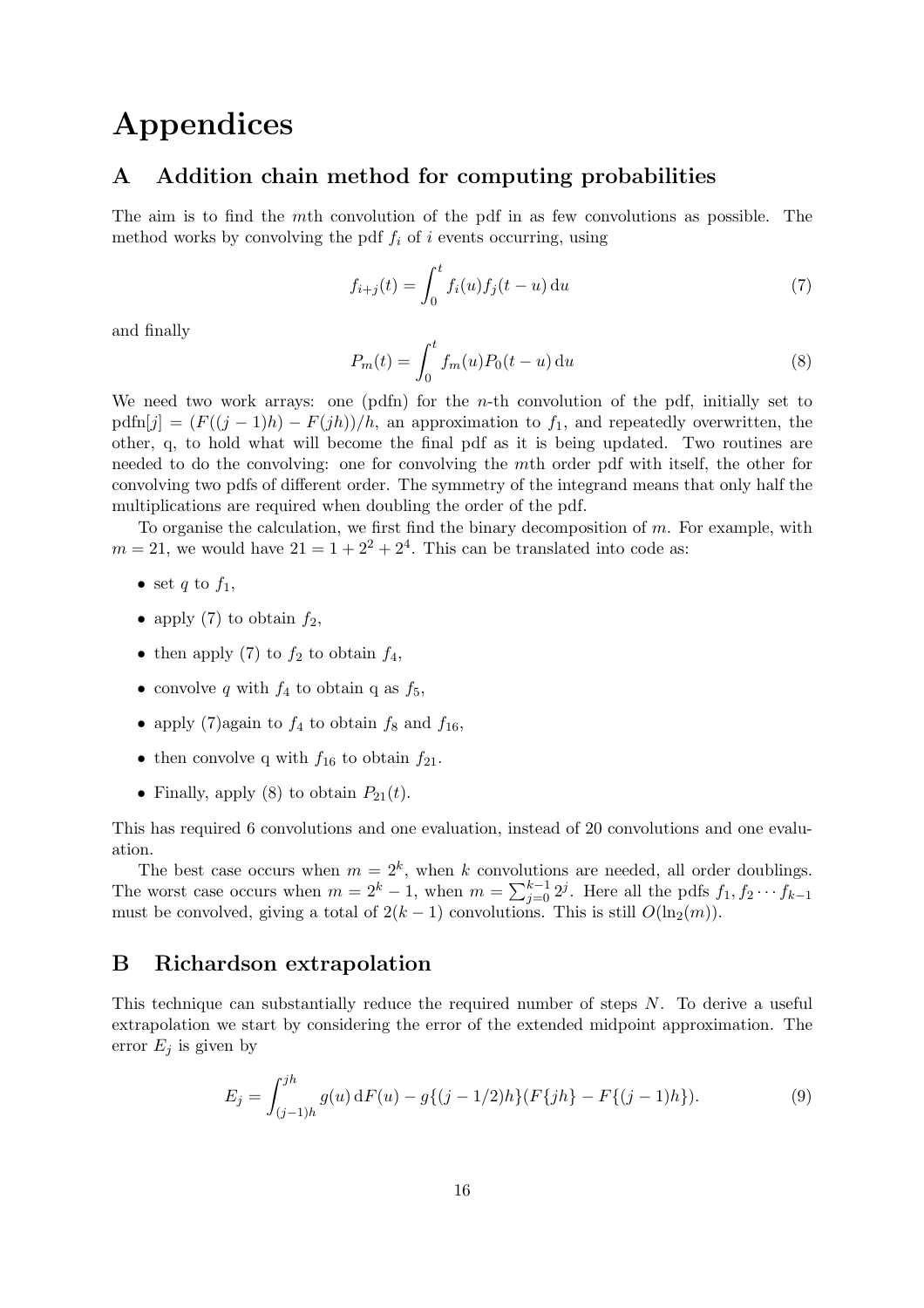Expanding the integrand in a Taylor series  $g(u) \simeq g(u_0) + g'$ .  $(u - u_0) + (1/2)g''$ .  $(u - u_0)^2$ , where  $u_0 = (j - 1/2)h$  and the derivatives are taken at  $u_0$ . Writing similarly the pdf  $f(u)$  $f(u_0) + f'(u - u_0) + (1/2)f''(u - u_0)^2$ , we have for the step error to the lowest order in h,

$$
E_j = h^3 \{ f' g'/12 + f g''/24 \}.
$$
\n(10)

The proof follows:

We have that

$$
g(u) \simeq g(u_0) + g'. (u - u_0) + (1/2)g''. (u - u_0)^2,
$$

so that

$$
E_j = \int_{(j-1)h}^{jh} g(u) dF(u) - g\{(j-1/2)h\}(F\{jh\} - F\{(j-1)h\})
$$
  
= 
$$
\int_{(j-1)h}^{jh} (g'(u - u_0) + (1/2)g''(u - u_0)^2) f(u) du.
$$
 (11a)

Expanding

$$
f(u) \simeq f(u_0) + f'(u - u_0) + (1/2)f''(u - u_0)^2
$$

and substituting in (11a) we obtain

$$
E_j \simeq \int_{(j-1)h}^{jh} \{g' \cdot (u - u_0) + (1/2)g'' \cdot (u - u_0)^2\} \{f(u_0) + f' \cdot (u - u_0) + (1/2)f'' \cdot (u - u_0)^2\} du.
$$

The integrand  $I(u)$  is:

$$
I(u) \simeq \qquad g(u_0)(u - u_0) \{g', f(u_0)\} \qquad (12a)
$$

+ 
$$
(u - u0)^2 \{g' \cdot f' + (1/2)g'' \cdot f(u_0)\}\
$$
 (12b)

Then we need to integrate each term in the previous equation between  $(j-1)h$  and jh:

- Integration of Equation (12a) gives 0 by symmetry.
- Integration of Equation (12b) gives  $h^3/12 \times \{g'. f' + (1/2)g''. f(u_0)\}\$

Therefore, using the definition of  $E_j$  in (9), we get the result in Equation (10).

Since there are  $N = t/h$  terms, this gives an error of  $O(h^2)$ . However, the first step cannot be treated in this way, because  $u^{\beta}$  has a singularity at  $u = 0$ , which is therefore at the radius of convergence of the Taylor expansion. We instead consider the the error of the first term when  $F(u)$  is approximated as  $(\alpha u)^{\beta}$ , i.e. at small times u. Then the error  $E_1$  can be found from (9) without expanding out f as

$$
E_1 \simeq g' k_1(\beta)(\alpha h)^{\beta+1}/\alpha + g'' k_2(\beta)(\alpha h)^{\beta+2}/\alpha^2
$$

where  $k_1(\beta)$  and  $k_1(\beta)$  are some functions of  $\beta$  that could be found exactly. This is  $O(h^{\beta+1})$ . For  $\beta > 1$ , the  $O(h^2)$  error dominates, but for  $\beta < 1$  the error is  $O(h^{\beta+1})$ . Higher order errors are of type  $O(h^{\beta+n})$  and  $O(h^{n\beta+1})$  for  $n>1$ .

This affects what can be achieved by Richardson extrapolation. Two steps are advocated using  $(5)$ , so that 3 sets of convolutions are done with series lengths  $N$ ,  $2N$ ,  $4N$ . Let a particular probability be  $A_1, A_2$  and  $A_3$  from the convolutions (in order of increasing length). Then the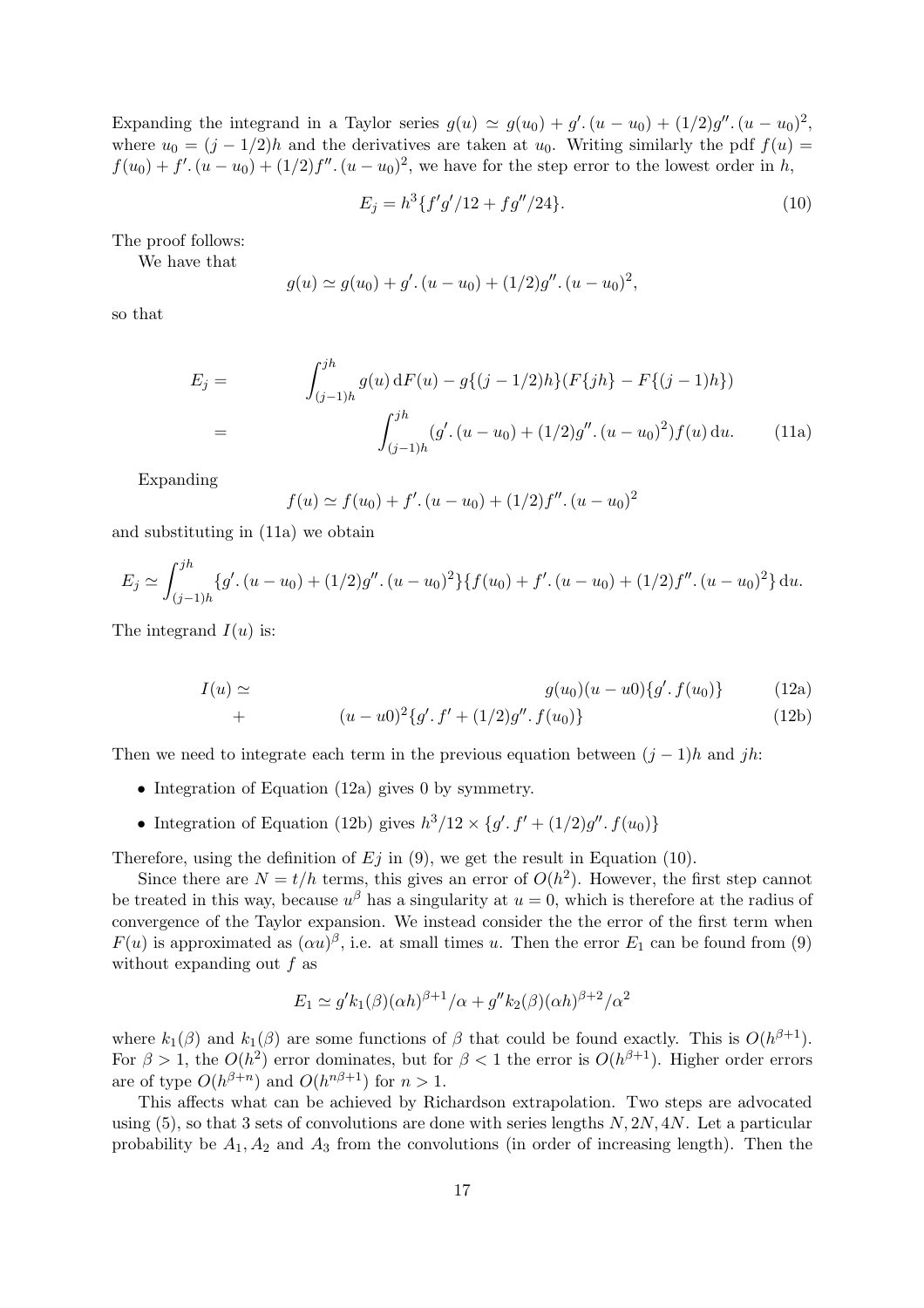extrapolation used is: Define  $\gamma_1 = \beta + 1$ ,  $\gamma_2 = 2$  (the order does not matter). Compute  $B_1 = (2^{\gamma_1}A_2 - A_1)/(2^{\gamma_1} - 1), B_2 = (2^{\gamma_1}A_3 - A_2)/(2^{\gamma_1} - 1).$  Finally, the extrapolated probability is  $C_1 = (2^{\gamma_2}B_2 - B_1)/(2^{\gamma_2} - 1)$ . We have removed the two errors, leaving higher order errors:  $O(h^{\beta+2})$  and  $O(h^4)$ . When  $\beta > 1/2$ , two extrapolations leave an error of order min $(1+2\beta, 2+$  $(\beta, 4)$ , which is at least  $O(h^3)$ . When  $\beta$  is small, say 0.1, there are many errors of similar orders, and Richardson extrapolation, although it can improve accuracy, can not remove the low-order error. However, we believe that the procedure recommended will generally be satisfactory, and if not, for low  $\beta$  one would have to increase N.

The code that carries out the extrapolation also computes the minimum number of exponentiations, because some of those for 4N can be re-used for 2N and N.

For studying the order of error, a very long convolution was used, with 20000 steps, and errors computed taking this as correct (after Richardson extrapolation). The order of error can be studied by carrying out three convolutions with  $N$ ,  $2N$ ,  $4N$ , and solving the 3 equations for γ. We then find

$$
\gamma = \ln \frac{S_2 - S_1}{S_3 - S_2} / \ln(2),\tag{13}
$$

where  $S_1 = S + ah^{\gamma}$  etc. The extrapolated value  $S_1^e$  is

$$
S_1^e = \frac{S_1 S_3 - S_2^2}{S_1 + S_3 - 2S_2}.
$$

This is in fact the 'Aitken acceleration' of  $S_1$ , sometimes used to speed up convergence of series, where  $S_1, S_2, S_3$  would be successive partial sums. Press et al. (2007) recommend writing it in the form

$$
S_1^e = S_1 - (S_1 - S_2)^2 / (S_1 + S_3 - 2S_2),\tag{14}
$$

which reduces rounding error.

Although this extrapolation improves the results when  $\beta < 1$ , the procedure recommended is sometimes more accurate. However, one could use either. It can be seen from (14) that unlike the recommended procedure, longer convolutions do not have more weight, and that there is the potential for divide overflow and loss of accuracy in computing S.

It is possible in the same way to go further, and remove the next power of error,  $\beta + 2$ . Equation (13) was applied to the probabilities  $C_1, C_2, C_3$ . This requires 5 initial computations, of  $A_1 \cdots A_5$ . The power of h remaining was roughly  $\beta + 2$ , but decreased below this when  $\beta$  < 0.5. However, application of the Richardson extrapolation will reduce error, even if the power of h used,  $\gamma_2$ , is not correct, and the true power is  $\gamma_1$ . It is easy to show that error is reduced if  $\gamma_2 \geq \gamma_1$ . Hence this third Richardson step will always reduce the error further.

#### References

- Baker, R., Boshnakov, G., Kharrat, T., and McHale, I. (2016). Countr: an R package to generate flexible count models. *Journal of Statistical Software, forthcoming*.
- Boshnakov, G., Kharrat, T., and McHale, I. G. (2017). A bivariate Weibull count model for forecasting association football scores. *International Journal of Forecasting*, 33:458–466.
- Cameron, A. C. and Trivedi, P. K. (2013). *Regression Analysis of Count Data*, volume 53. Cambridge University Press.
- Chaudhry, M. L., Yang, X., and Ong, B. (2013). Computing the distribution function of the number of renewals. *American Journal of Operations Research*, 3(03):380.